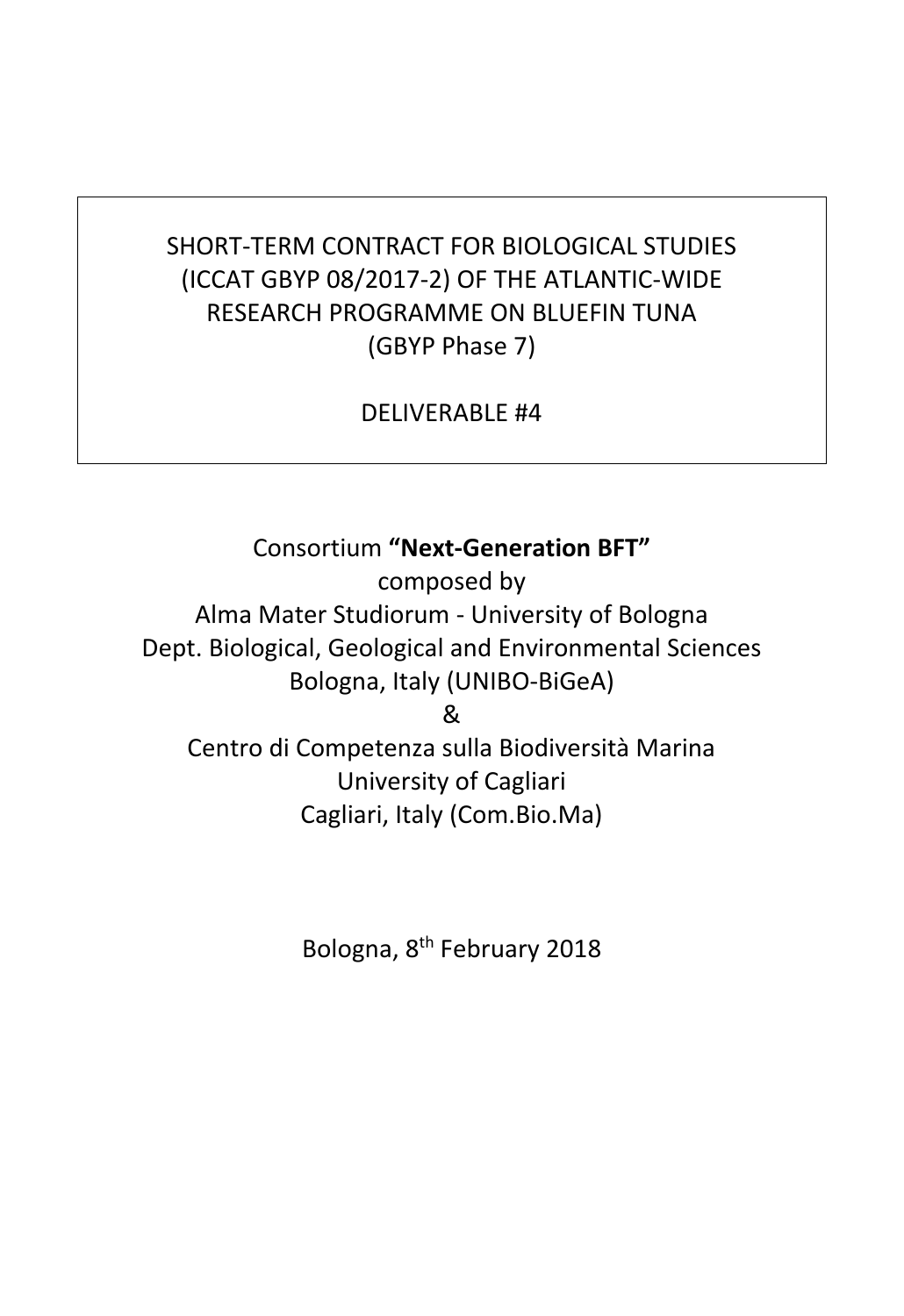# **INDEX**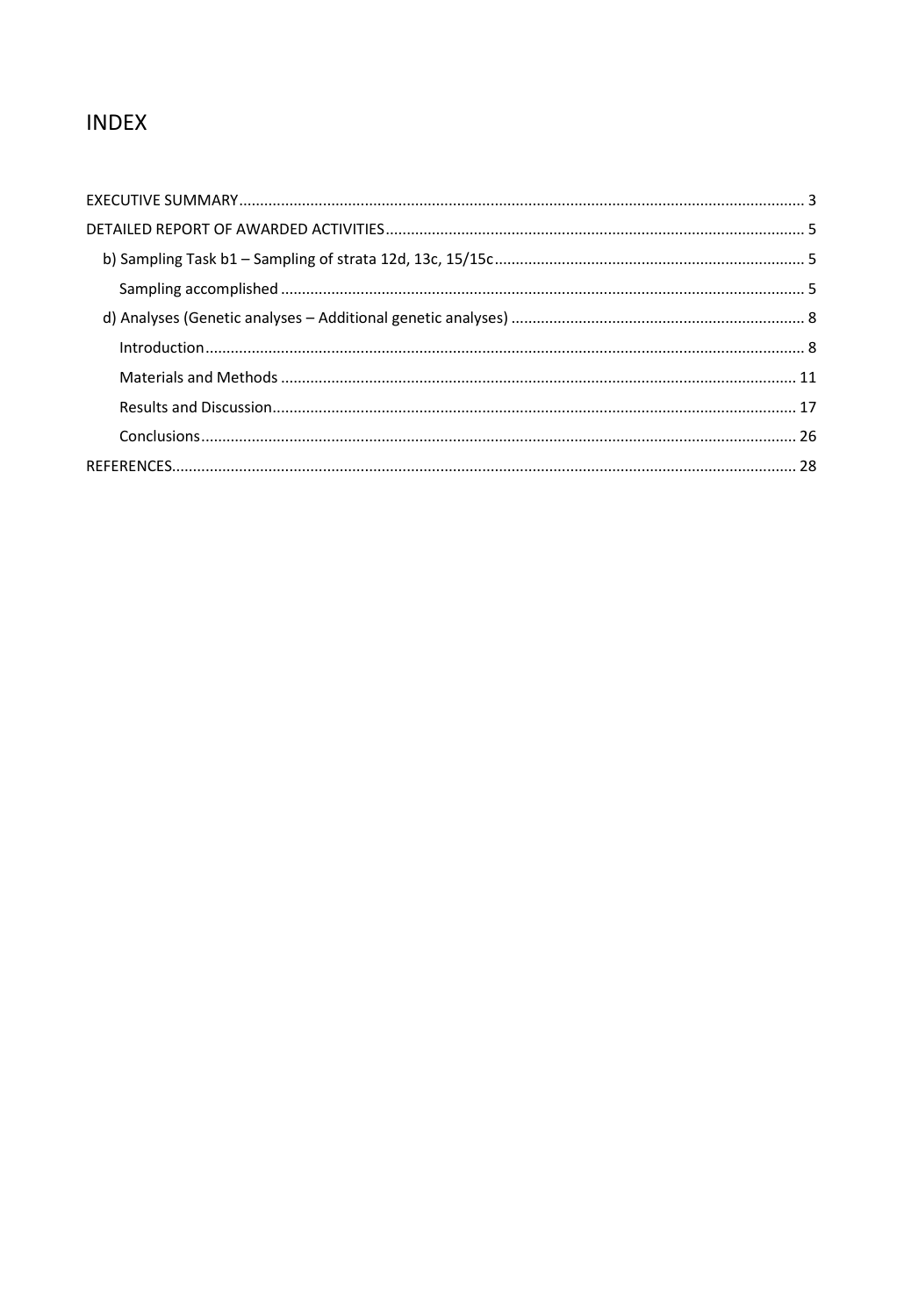## <span id="page-2-0"></span>EXECUTIVE SUMMARY

The Partnership "NextGeneration BFT" is established within University of Bologna, Dept. Biological, Geological and Environmental Sciences, Bologna, Italy (UNIBO-BiGeA) and the Centro di Competenza sulla Biodiversità Marina, University of Cagliari, Cagliari, Italy (Com.Bio.Ma) to accomplish the activities awarded by the Call for Tenders ICCAT GBYP 08/2017 - BIOLOGICAL STUDIES and specifically for services concerning Sampling (b) and Genetic Analyses (d) as requested by the Call.

One of the main objective the ICCAT GBYP is to improve and enhance the understanding of key biological and ecological processes for Atlantic bluefin tuna. As part of this Programme the activities awarded by the Call for Tenders ICCAT GBYP 08/2017 - BIOLOGICAL STUDIES to the Partnership "NextGeneration BFT" contributed to both the biological sampling of the main bluefin fisheries and to future research and conservation efforts by providing a new and annotated genomic reference, that constitute a novel resource useful for the scientific community.

Developing genomic resources for Atlantic Bluefin tuna has been of crucial importance, not only for our target species, but also for other tuna species that are threatened by over-exploitation. Annotation and comparison of our reference against other tuna genomes will allow better functional characterisation of tuna genomes. Moreover, our genomic reference is of use for the mapping and positioning of current and future genomic markers, allowing comparison between markers dataset and analyses and the validation of population structure results.

During Phase 7, following sampling protocols agreed in earlier Phases, the Partnership "NextGeneration BFT" sampled a total of 248 bluefin tuna (85 young-of-the-year, 28 juveniles, and 135 medium sized fish) from different subareas of the Central Mediterranean (198) and Western Mediterranean (50). The sampling of juveniles was only partially accomplished because the scarcity of commercial catches of this stage. On the contrary, the great abundance of young-of-the-year individuals registered in the East Sicily and Ionian area led the opportunity to collect a high number of individuals at this stage (YOY). According to the mail correspondence occurred with the previous GBYP Coordinator in December 2018 and because the scarcity of YOY collected from other strata and other consortia, we added to the sampling strata the 12d Central Mediterranean - Sicily (East Sicily and Ionian Sea) – YOY. A number of YOYs was collected up to fill the amount of financial resources contracted with ICCAT GBYP.

A high-quality BFT genome assembly has been generated capitalizing on available genomic data previously generated by the research project "Consortium BFTbySNP", by GBYP-phase2, and by the UNIBO-founded project FARB Assessing Temporal Genome Changes in the bluefin TUNA (ATGC-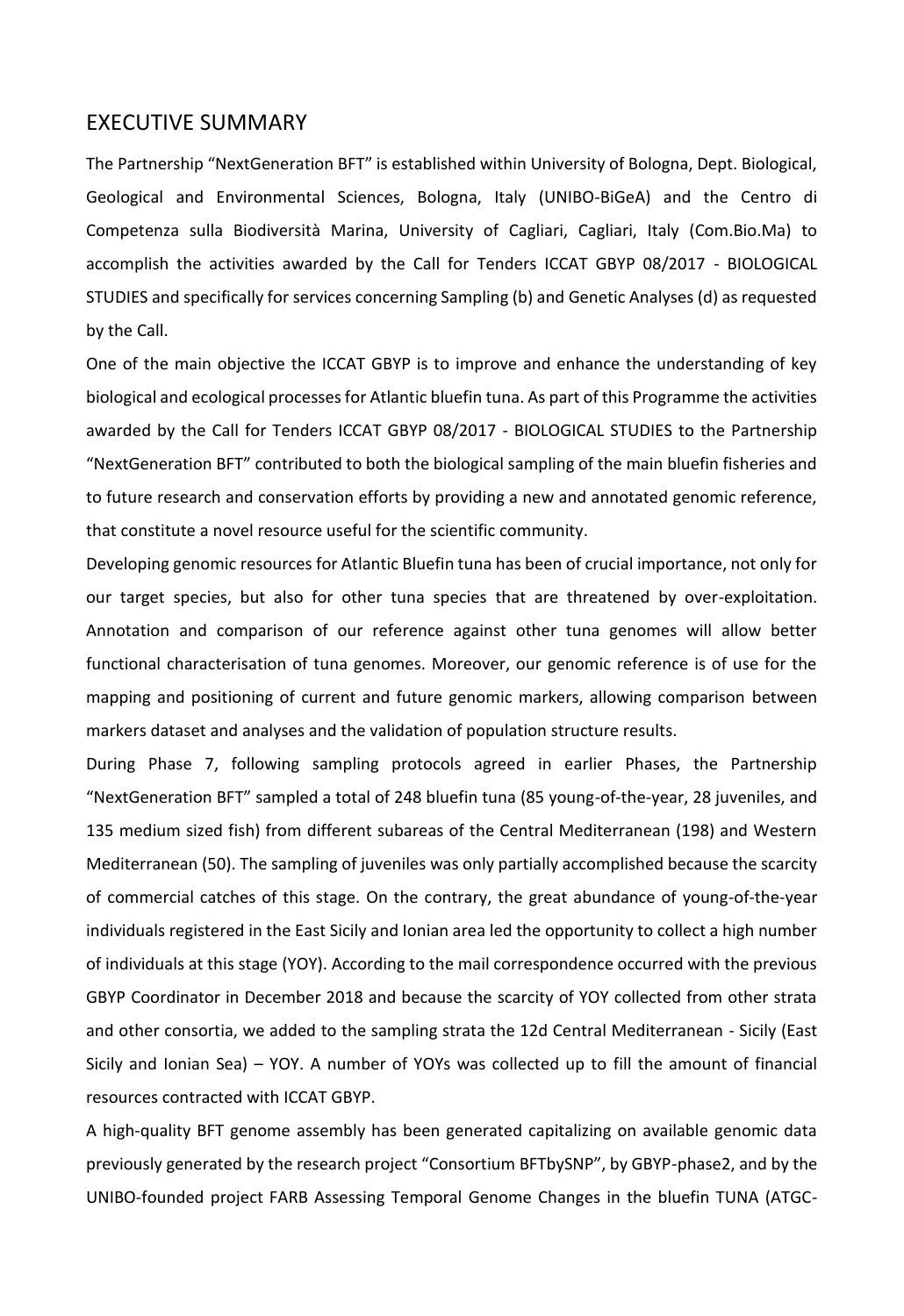TUNA). The resulting genome assembly reported very good contiguity statistics as well as a good level of completeness.

Genome-wide annotation of protein-coding genes has been performed using a BFT-specific gene statistical model, implemented ad hoc for this task. Overall, 41,508 protein-coding genes were identified.

The quality of the current gene annotation was enhanced by incorporating transcriptomic data from different sources including cDNA from 10 different individuals generated by the research project "Consortium BFTbySNP" as well as BTF specific data retrieved from the NCBI public database. These data were incorporated into the gene prediction pipeline to guide and support the identification of candidate gene.

The resulting gene annotations have been assessed by comparison of predicted protein sequence with proteins from other species, showing a high rate of similarity with those of other fishes (97% of predicted proteins mapped to Teleostei Uniref90 reference clusters), supporting the good quality of our gene annotations.

All the 41,508 predicted BFT proteins were subjected to functional annotation and 63% of the candidate sequences (26,151 protein) were associated to functions assigned by accurate homologybased approaches according to the standard catalogue of Gene Ontology (GO), covering, with different proportions, the three ontology aspects: biological process, molecular function and cellular component (with a total of 13,915 different GO terms). Moreover, sequence analysis tools were adopted to complement functional annotation with protein features (secretory signal peptides, mitochondrial-targeting peptides and/or transmembrane domains) and annotations of GO cellular component terms.

The presence of candidate genes and markers for sex-related traits was investigated in the BFT genome by searching for sequence similarity with candidate sex-determining genes characterized in previous studies in T. orientalis and other bony fishs (as zebrafish, cod, medaka, Patagonian pejerrey, fugu, rainbow trout, turbot, Yellowtail). Only 3 out of the 35 candidate genes and markers did not find a match on the assembled BFT genome. All other sequences were located each in different scaffolds, since the candidate sequences determining sexual traits are widely spread this result does not support the identification of a sex-determining region in the BFT genome. The identified sequences represent a baseline for further analysis targeting differential expression of those candidate regions in BFT individuals of known sex (not available in this study).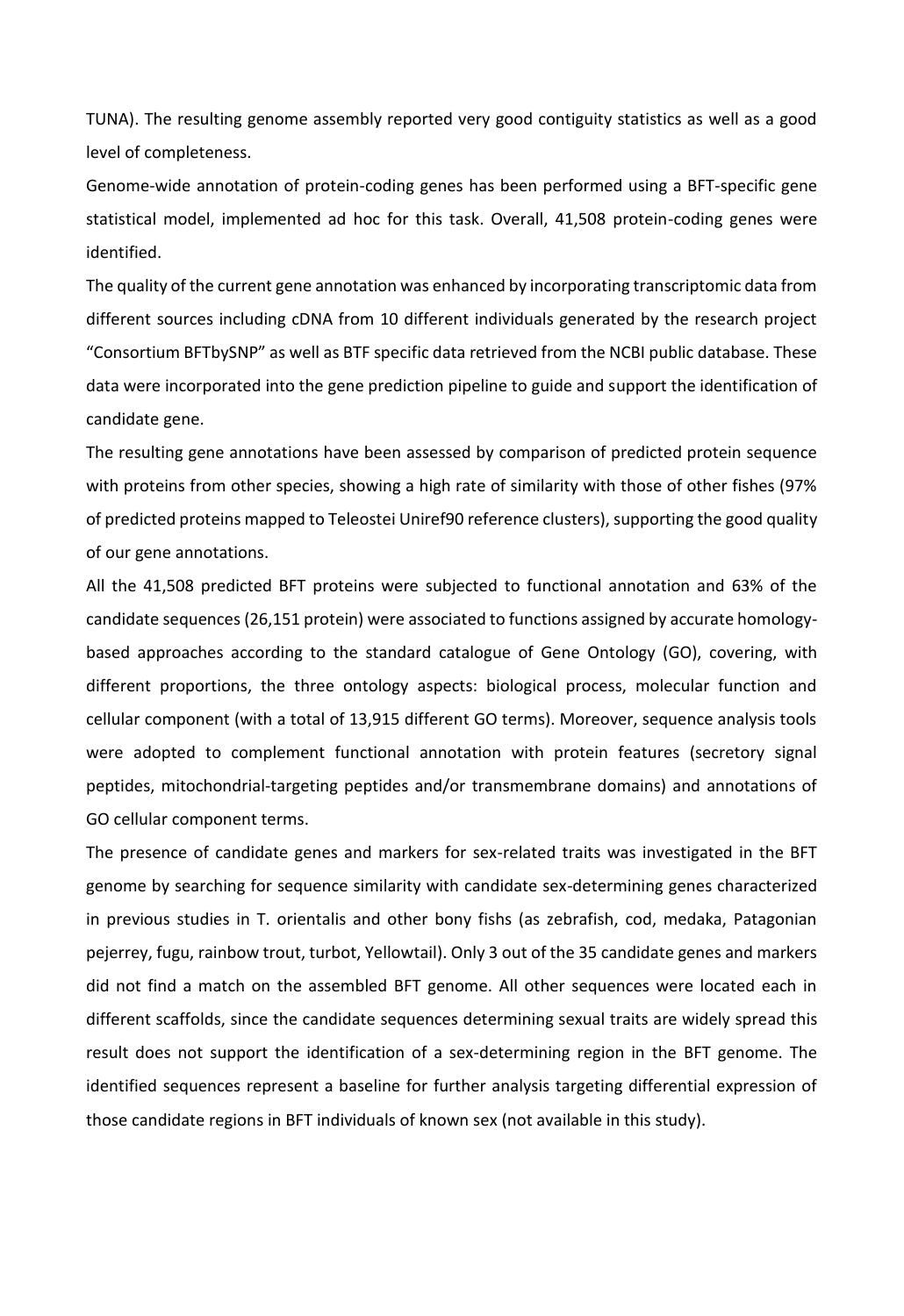# <span id="page-4-0"></span>DETAILED REPORT OF AWARDED ACTIVITIES

# <span id="page-4-1"></span>b) Sampling Task b1 – Sampling of strata 12d, 13c, 15/15c

According to the awarded activities, the Partnership "NextGeneration BFT" was in charge of the sampling of biological samples and otoliths from fish of several strata of juvenile and medium-sized BFT from subareas of the Central Mediterranean and Western Mediterranean, according to the Table 1 reported below.

| <b>ICCAT GBYP BIOLOGICAL SAMPLING STRATA TABLE</b> |                          |                     |                                        |                                           | SAMPLING AWARDED TO NEXT GENERATION<br><b>BFT</b><br><b>Number of specimens</b> |                               |                  |               |       |              |
|----------------------------------------------------|--------------------------|---------------------|----------------------------------------|-------------------------------------------|---------------------------------------------------------------------------------|-------------------------------|------------------|---------------|-------|--------------|
| SAMPLING<br><b>STRATUM</b><br><b>CODE</b>          | SAMPLING<br><b>AREA</b>  | AREA<br><b>CODE</b> | <b>SUBAREA</b>                         | SAMPLING<br><b>SUBAREA</b><br><b>CODE</b> | <b>GEAR</b><br><b>CODE</b>                                                      | YOY (AGE<br>$\vert 0 \rangle$ | <b>JUVENILES</b> | <b>MEDIUM</b> | LARGE | <b>TOTAL</b> |
| 12d                                                | Central<br>Mediterranean | <b>CMED</b>         | Sicily (East Sicily<br>and Ionian Sea) | ESI                                       | LL                                                                              |                               | 50               | 50            |       | 100          |
| 13c                                                | Central<br>Mediterranean | <b>CMED</b>         | Adriatic Sea                           | AS                                        | UNCL                                                                            |                               |                  | 50            |       | 50           |
| 15/15c                                             | Western<br>Mediterranean | <b>WMED</b>         | <b>Tyrrhenian Sea</b><br>(South)       | <b>TY</b>                                 | HL/LL                                                                           |                               | 50               | 50            |       | 100          |
|                                                    |                          |                     |                                        |                                           | <b>TOTAL</b>                                                                    |                               | 100              | 150           |       | 250          |

**Table 1**. Summary of the sampling strata awarded to the Partnership "NextGeneration BFT"

# <span id="page-4-2"></span>Sampling accomplished

Scientists and technicians of the UNIBO-BiGeA and Com.Bio.Ma. have established agreements with local authorities, local fishermen and industries to carry out the needed sampling activities within national jurisdictions. All sampling materials and labelled tubes have been provided to "NextGeneration BFT" partners and collaborators right after the communication of the assigned sampling strata, i.e. in the second week of July 2017.

Labelling of samples was performed in accordance with the GBYP DB requirements. We decided to start a new numbering of samples. The reason was that these sampling activities are performed by the consortium "NextGeneration BFT" (NGBFT), with respect to the single institutes as UNIBO-BiGeA and Com.Bio.Ma that were partners of a different consortium in the previous GBYP Phases. Example of labelling is "NGBFT-Area-Stage-#Specimen-Tissue type/replicate", i.e. "NGBFT-ESI-J-01/Ma". Such labelling has been communicated to the manager of the GBYP BFT database in due time. Sampling was carried out from August 2017 to January 2018 (Table 2).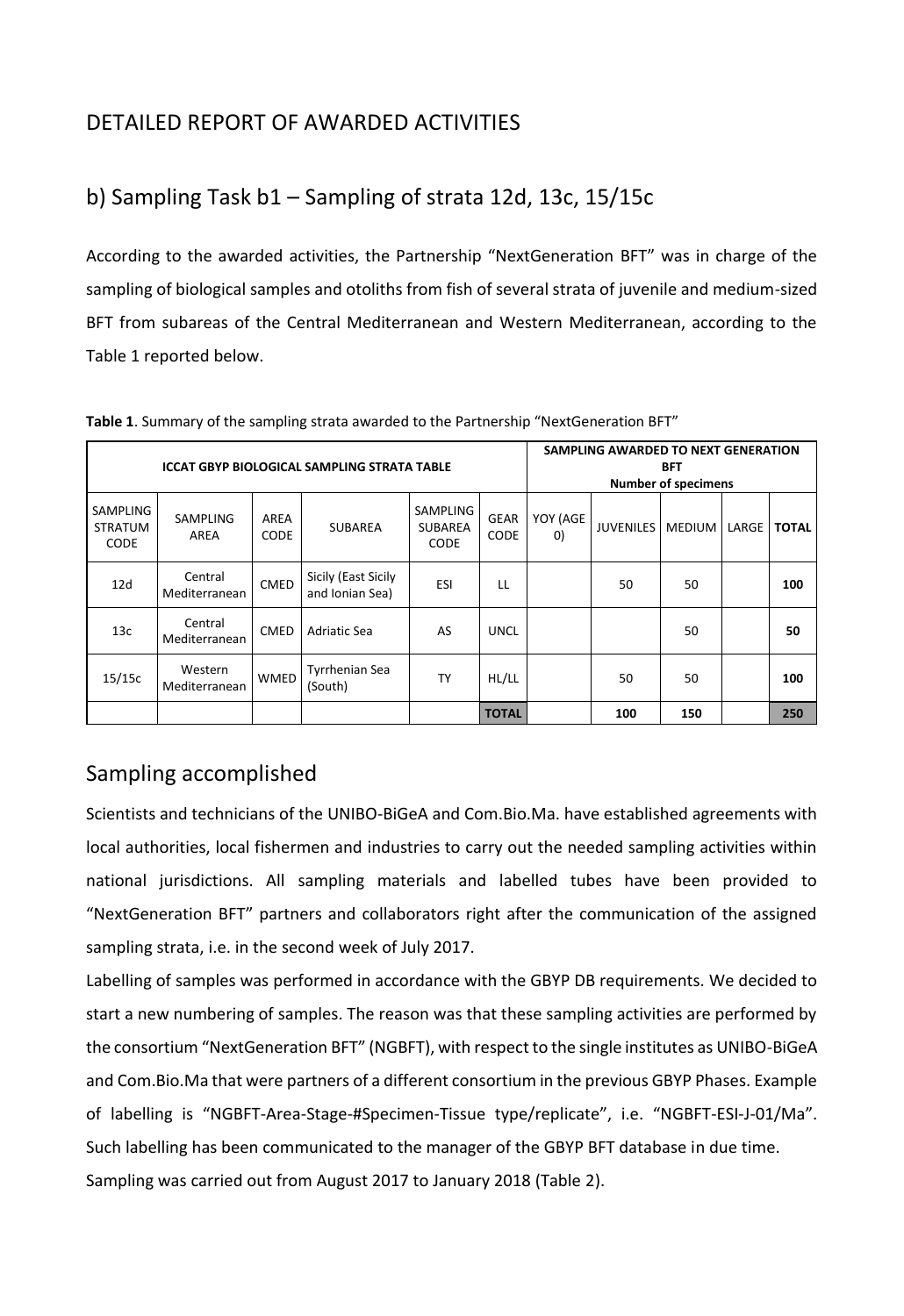**Table 2**. Summary of the sampling periods according to strata.

| <b>ICCAT GBYP BIOLOGICAL SAMPLING STRATA</b> |                 |             |                |                |                               | <b>SAMPLING PERIOD BY</b> | 31/01/2018       |                |
|----------------------------------------------|-----------------|-------------|----------------|----------------|-------------------------------|---------------------------|------------------|----------------|
|                                              |                 |             |                |                | (starting date - ending date) |                           |                  |                |
| <b>SAMPLING</b>                              | <b>SAMPLING</b> | AREA        | <b>SUBAREA</b> | SAMPLING       | <b>GEAR</b>                   | YOY (AGE 0)               | <b>JUVENILES</b> | <b>MEDIUM</b>  |
| <b>STRATUM</b>                               | AREA            | <b>CODE</b> |                | <b>SUBAREA</b> | <b>CODE</b>                   |                           |                  |                |
| <b>CODE</b>                                  |                 |             |                | <b>CODE</b>    |                               |                           |                  |                |
| 12d                                          | Central         | <b>CMED</b> | Sicily (East   | ESI            | LL                            | $08/12/2017 -$            | $12/11/2017 -$   | 27/10/2017 -   |
|                                              | Mediterranean   |             | Sicily and     |                |                               | 31/01/2018                | 08/12/2017       | 26/11/2017     |
|                                              |                 |             | Ionian<br>Sea) |                |                               |                           |                  |                |
|                                              |                 |             |                |                |                               |                           |                  |                |
| 13 <sub>c</sub>                              | Central         | <b>CMED</b> | Adriatic       | AS             | <b>UNCL</b>                   |                           |                  | 07/08/2017 -   |
|                                              | Mediterranean   |             | Sea            |                |                               |                           |                  | 04/11/2017     |
| 15/15c                                       | Western         | <b>WMED</b> | Tyrrhenian     | <b>TY</b>      | HL/LL                         |                           | $07/07/2017 -$   | $03/10/2017 -$ |
|                                              | Mediterranean   |             | Sea            |                |                               |                           | 15/10/2017       | 06/01/2018     |
|                                              |                 |             | (South)        |                |                               |                           |                  |                |
|                                              |                 |             |                |                |                               |                           |                  |                |

Overall, 248 BFT individual samples were collected according to sampling protocols (Table 3). Since the expected sample size of the BFT juvenile strata (12d-J:  $N = 50$  and 15\_15c-J:  $N = 50$ ) was not reached by the effective sampling (12d-J: N = 13 and 15  $15c$ -J: N = 15), we targeted the abundant YOY in the areas. This change of sampling strategy was agreed upon discussion with the GBYP Coordinator by e-mailing. Sampling effort on YOY allowed the collection of 85 individuals from the 12d - East Sicily and Ionian Sea that were summed up to 28 Juveniles (strata 12d and 15\_15c) and 135 Medium BFTs (strata 12d, 13c and 15\_15c). Total and individual data have been submitted to GBYP Coordinator and DataBase Manager.

| <b>ICCAT GBYP BIOLOGICAL SAMPLING STRATA</b> |                          |                     |                                              |                                    | SAMPLING ACCOMPLISHED BY   | <b>Number of specimens</b> | $31/01/2018 -$   |               |              |
|----------------------------------------------|--------------------------|---------------------|----------------------------------------------|------------------------------------|----------------------------|----------------------------|------------------|---------------|--------------|
| <b>SAMPLING</b><br>STRATUM<br><b>CODE</b>    | <b>SAMPLING</b><br>AREA  | AREA<br><b>CODE</b> | <b>SUBAREA</b>                               | SAMPLING<br>SUBAREA<br><b>CODE</b> | <b>GEAR</b><br><b>CODE</b> | YOY (AGE<br>$ 0\rangle$    | <b>JUVENILES</b> | <b>MEDIUM</b> | <b>TOTAL</b> |
| 12d                                          | Central<br>Mediterranean | <b>CMED</b>         | Sicily (East<br>Sicily and<br>Ionian<br>Sea) | <b>ESI</b>                         | LL                         | 85                         | 13               | 50            | 148          |
| 13c                                          | Central<br>Mediterranean | <b>CMED</b>         | Adriatic<br>Sea                              | AS                                 | <b>UNCL</b>                |                            |                  | 50            | 50           |
| 15/15c                                       | Western<br>Mediterranean | <b>WMED</b>         | Tyrrhenian<br>Sea<br>(South)                 | <b>TY</b>                          | HL/LL                      |                            | 15               | 35            | 50           |
|                                              |                          |                     |                                              |                                    | <b>TOTAL</b>               | 85                         | 28               | 135           | 248          |

**Table 3**. Summary of the number of BFT individuals sampled according to strata.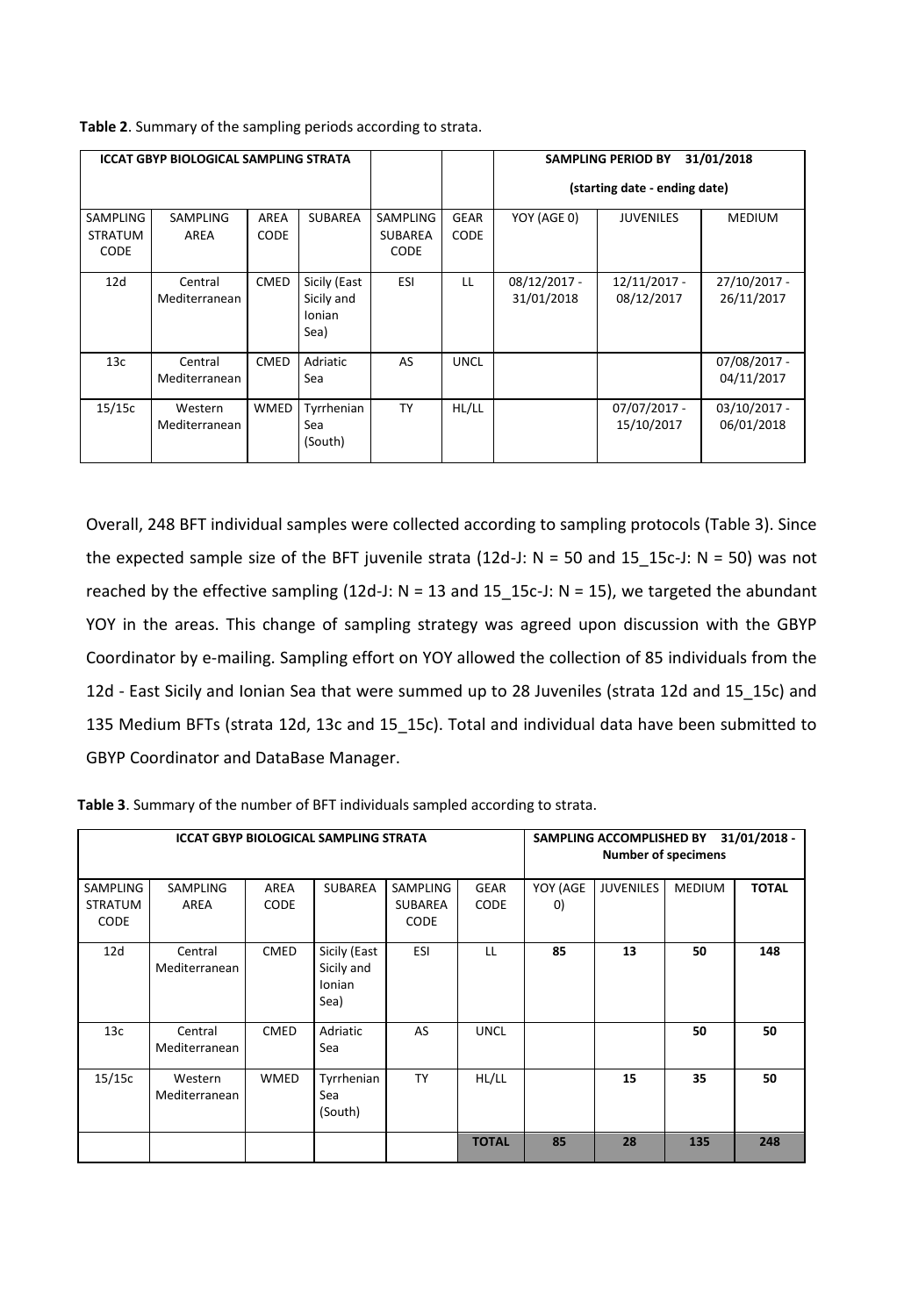The sampling of juveniles was only partially accomplished because the scarcity of commercial catches of this stage. On the contrary, the great abundance of young-of-the-year individuals registered in the East Sicily and Ionian area led the opportunity to collect a high number of individuals at this stage (YOY). According to the mail correspondence occurred with the previous GBYP Coordinator in December 2018 and because the scarcity of YOY collected from other strata and other consortia, we added to the sampling strata the 12d Central Mediterranean - Sicily (East Sicily and Ionian Sea) – YOY. A number of YOYs was collected up to fill the amount of financial resources contracted with ICCAT GBYP.

The map reported in Figure 1 illustrated the sampling locations with sample sizes according to size classes.



**Figure 1**. Map of the sampling locations with sample sizes according to size class (J: Juveniles; M: Medium; YOY: Young-Of-the-Year).

Detailed sampling data for all strata have been submitted to the GBYP Database Manager by the 31/01/2018. Sampled tissues will be submitted within 16/02/2018 to the GBYP Database Manager.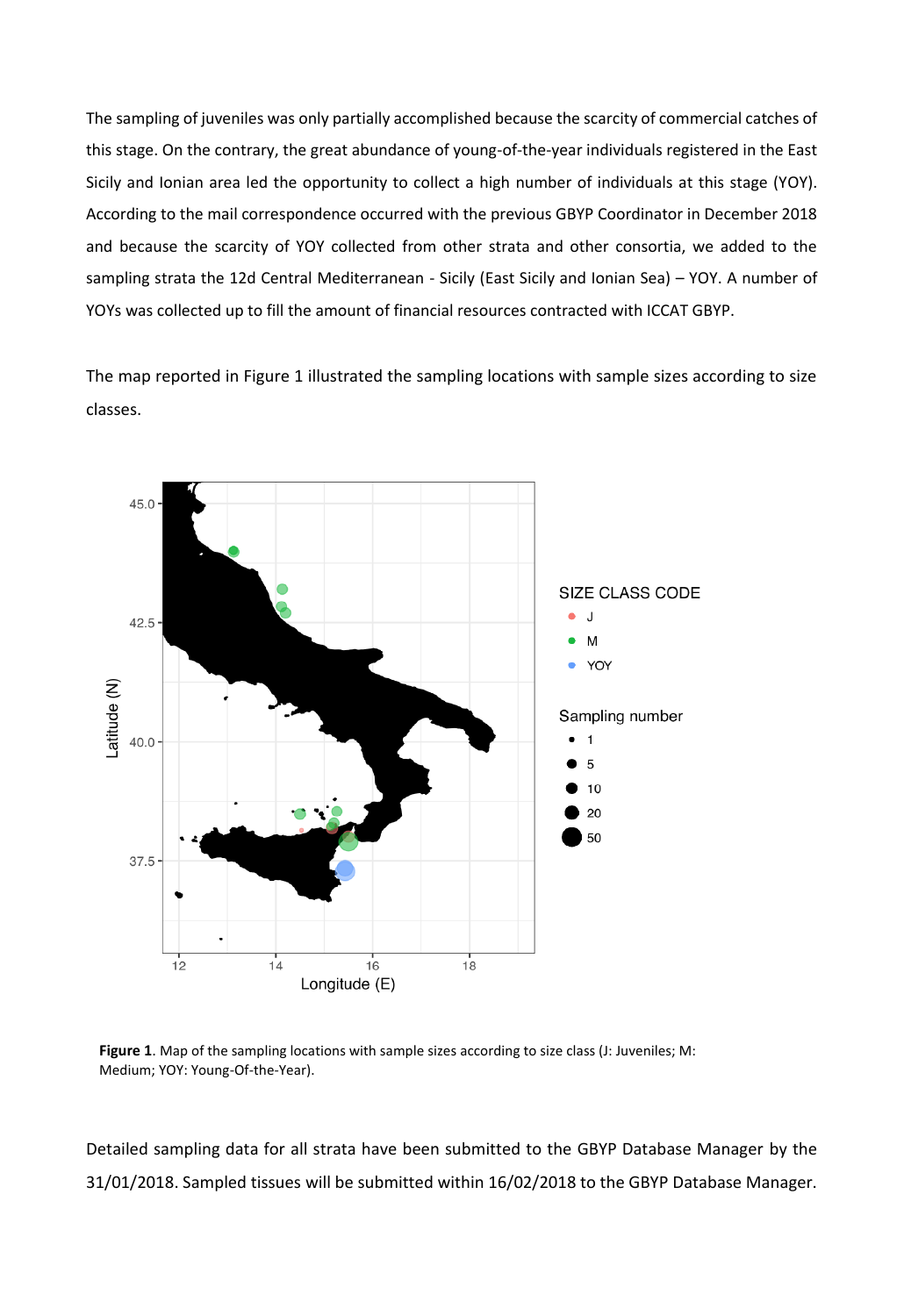## <span id="page-7-0"></span>d) Analyses (Genetic analyses – Additional genetic analyses)

The Partnership "NextGeneration BFT" was in charge of "genetic analyses of transcriptomic and genomic data exploiting previous available data for defining the genomic variability of the species". The main objective of the activity awarded was to capitalize on available genomic resources of the Atlantic Bluefin Tuna (BFT) to be potentially exploited in several relevant biological ways (e.g the understanding of the link between standing genetic variation and performance and production traits like growth rate, spawning behaviour). The BFT genomic resources could be ultimately translated to improve the current management and exploitation of the species, with a special focus on rearing conditions in fattening cages, eventual reproduction in captivity and broodstock management. Within the proposed genetic tasks special attention will be paid to investigating in the BFT genome the presence of candidate genes for sex-related traits.

The awarded activities were organized in main tasks and subtask as detailed below:

**GBYPPhase7-Task1** – Genome assembly: to produce a high-quality BFT genome assembly using adhoc pipelines. This task aims at generating a high-quality genome assembly of Atlantic Bluefin Tuna (BFT), integrating available sequencing data produced during previous research projects.

**GBYPPhase7-Task2** – Genome annotation: to identify the locations of genes and of the coding regions in the BFT genome and determine their function. Task 2 was further divided in sub-tasks A, and B:

1. **Subtask2a**: Gene structural annotation, consisting in the identification of complete putative gene loci along the genomic sequence.

2. **Subtask2b**: Gene functional annotation, consisting in the determination of the functions of identified protein-coding genes.

## <span id="page-7-1"></span>Introduction

Increasing evidence are building up about the potential of genomic approaches, which are an increasingly important aspect of understanding evolutionary processes, such as physiological and morphological adaptation to the diverse habitats within the marine environment (Kelley et al, 2016). In parallel advances in genome technology now facilitate genome assembly for comparative and population genomics. Moreover, genomics tools can allow tackling several challenges to ensure sustainability and profitability of tuna fisheries management (Aquaculture Genomics et al, 2017; Kumar and Kocour, 2017; Li and Wang, 2017). The complete understanding of the gene networks underlying the most relevant life history traits as growth, reproduction, and disease resistance can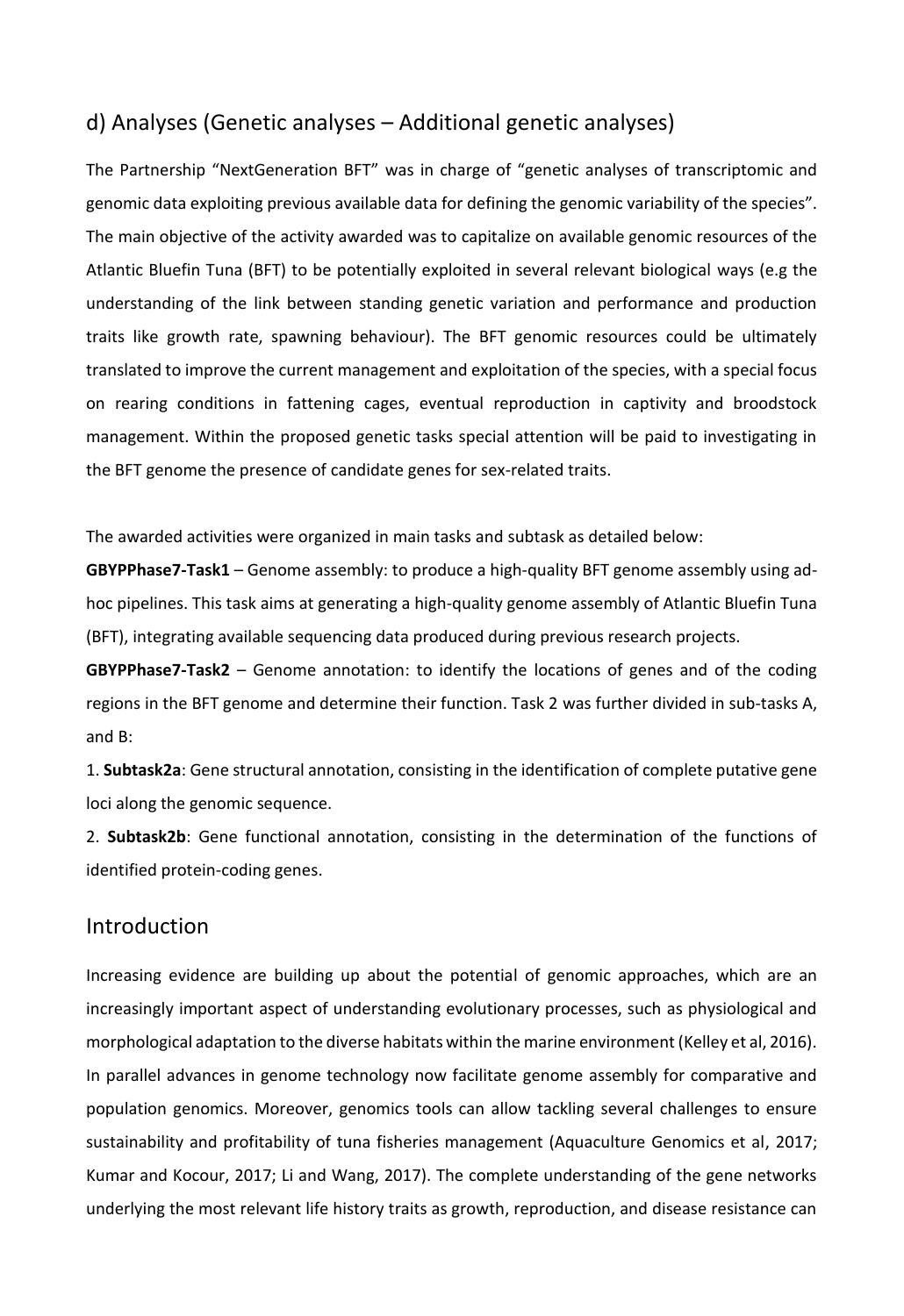provide the knowledge-base for the development of welfare-centred and sustainable management strategies (Trumbic et al, 2015).

In order to achieve these goals, a set of genomic tools and resources must be made available including reference genome sequences and their annotations, genome-wide polymorphic markers, high- density and high-resolution linkage maps, and transcriptome resources (Aquaculture Genomics et al, 2017).

However, for non-model species, numerous computational challenges remain for the de novo assembly of genomes (El-Metwally et al, 2013). Genome assembly is also hindered by the higher level of polymorphisms found in some marine vertebrate species, and especially for fish, by the occurrence of the whole-genome duplication in teleosts (Taylor et al, 2003).

Several examples are supporting the usefulness of assessing genomic and functional variability in exploited marine species, starting from the emblematic cod, that represents the first annotated genome sequence for a commercially important fish species, revealing complex thermal adaptation and an unusual genome architecture (Star et al, 2011).

So far, draft genomes have been published or are being sequenced in over 24 aquatic and aquaculture species (Yue and Wang 2017). Tuna genome data (draft assemblies) are known for three species: *Thunnus orientalis* (Nakamura et al, 2013), *Thunnus albacares* (Malmstrøm et al, 2017) and *Thunnus maccoyii* (unpublished data, McWilliam et al, 2016). Genomic data have also recently been used in *T. orientalis* to construct Genetic Linkage Maps (Uchino et al, 2016), and to develop oligonucleotide DNA microarrays (Yasuike et al, 2016).

Until recently, publicly available genomic resources for *T. thynnus* have been relatively scarce, most being derived from a single EST (expressed sequence tag) sequencing project by Chini (Chini et al, 2008). Construction of oligonucleotide DNA microarrays from *T. thynnus* cDNA library has provided new data to study the reproductive physiology of bluefin tunas and various aspects of its ecology and genomics with strong applications in aquaculture (Gardner et al, 2012; Trumbic et al, 2015).

The understanding of sex-control and sex-determination and key genes involved in the reproductive molecular pathway may represent useful information for future marker-assisted selection in tunas (Bar et al, 2016). Marker-assisted breeding programs, based on genomic and mitochondrial DNA analysis, are already in place for PBFT (Sadawa and Agawa, 2016).

The identification of sex-loci has several practical applications. For instance, when phenotypic sex is difficult or impossible to obtain if specimens are not large enough for a visual assessment of gonads (i.e. early larval stages) or if fish are in non-spawning condition and preferentially kept alive. Relevant to notice is the possibility to have sex information from tagged specimens released in the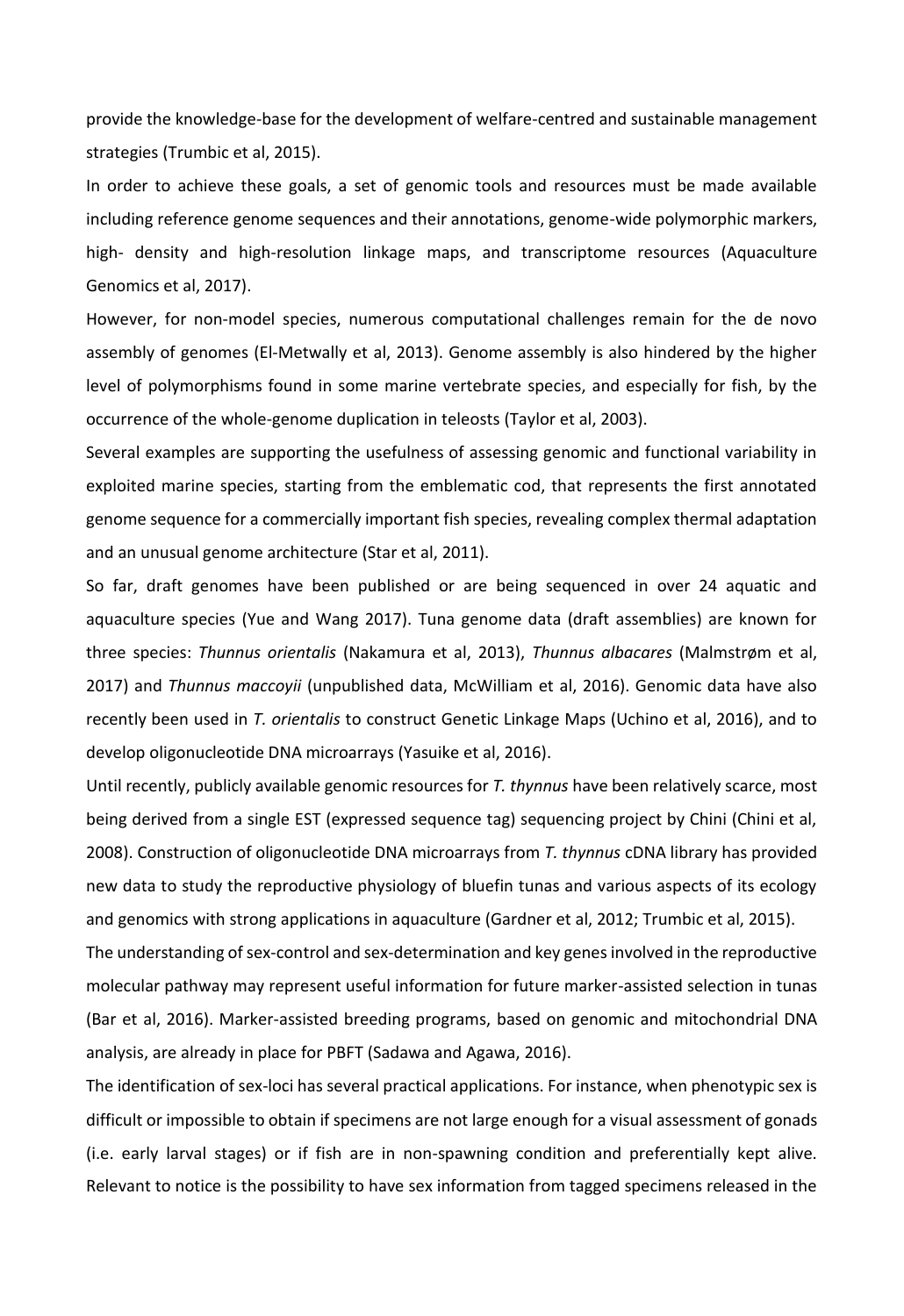wild, as this could provide an additional parameter to be integrated in the tagging data analyses. Moreover, it allows the assignment of the sex phenotype for specimens for which this is impossible to obtain by other means, such as archaeological bone material or historical specimens of unknown sex (Star et al, 2016 and references therein).

Recently, sex-associated loci have been identified, localized and mapped in the genome of important commercial fishes such as turbot, cod and Pacific Bluefin tuna (Figueras et al, 2016; Star et al, 2016; Uchino et al, 2016).

In general, genome-wide sequencing has been performed using one single specimen. Likewise, transcriptome studies are in general based on a restricted number of individuals (n=5-10; Kumar and Kocour, 2017; Li and Wang 2017; Ribeiro et al, 2017; Yue and Wang 2017 and references therein).

Since ICCAT GBYP Phase2, considerable effort and resources have been employed by GBYP partners to develop ex novo multiple genomic resources for the Atlantic Bluefin Tuna (ABFT). All data analyses have been steered by the need to quantify genetic differentiation between Western and Eastern stocks and assess population structure within the Eastern stock. Multiple SNP panel have been derived to address these tasks and the evaluation of their potential for stock traceability and mix stocks analysis is ongoing (Puncher et al, 2015; Puncher et al, 2018; Rodríguez-Ezpeleta et al, 2015; Rodríguez-Ezpeleta et al, 2016; Rodríguez-Ezpeleta et al, 2017; GBYP Biological studies Final Reports of Phase4, Phase5 and Phase6 available at GBYP Web Page.

Little attention has been dedicated so far to the analysis of the newly generated data in terms of functional variation among the stocks and within the Mediterranean samples.

In this work, sequencing data already available (genome sequencing data from 5 individuals and cDNA sequencing data from 10 individuals) were capitalized to obtain a high-quality BFT genome assembly and its gene annotation (both structural and functional), without any need to analyse additional specimens. The BFT genomic resources could be ultimately translated to improve the current exploitation of the species, since developing genomic resources for Atlantic Bluefin tuna is of crucial importance for the continuous modernization of techniques used for management of the species as well as other tuna species (Bernatchez et al, 2017). The ways by which these resources will benefit conservation and scientific community are multiple. Annotation and comparison of our reference against other tuna or Teleost genomes will allow better functional characterization of tuna genes linked to conservation and survival relevant life-history traits. Our genomic reference is of use for the mapping and positioning of current and future genomic markers. Genome-wide SNP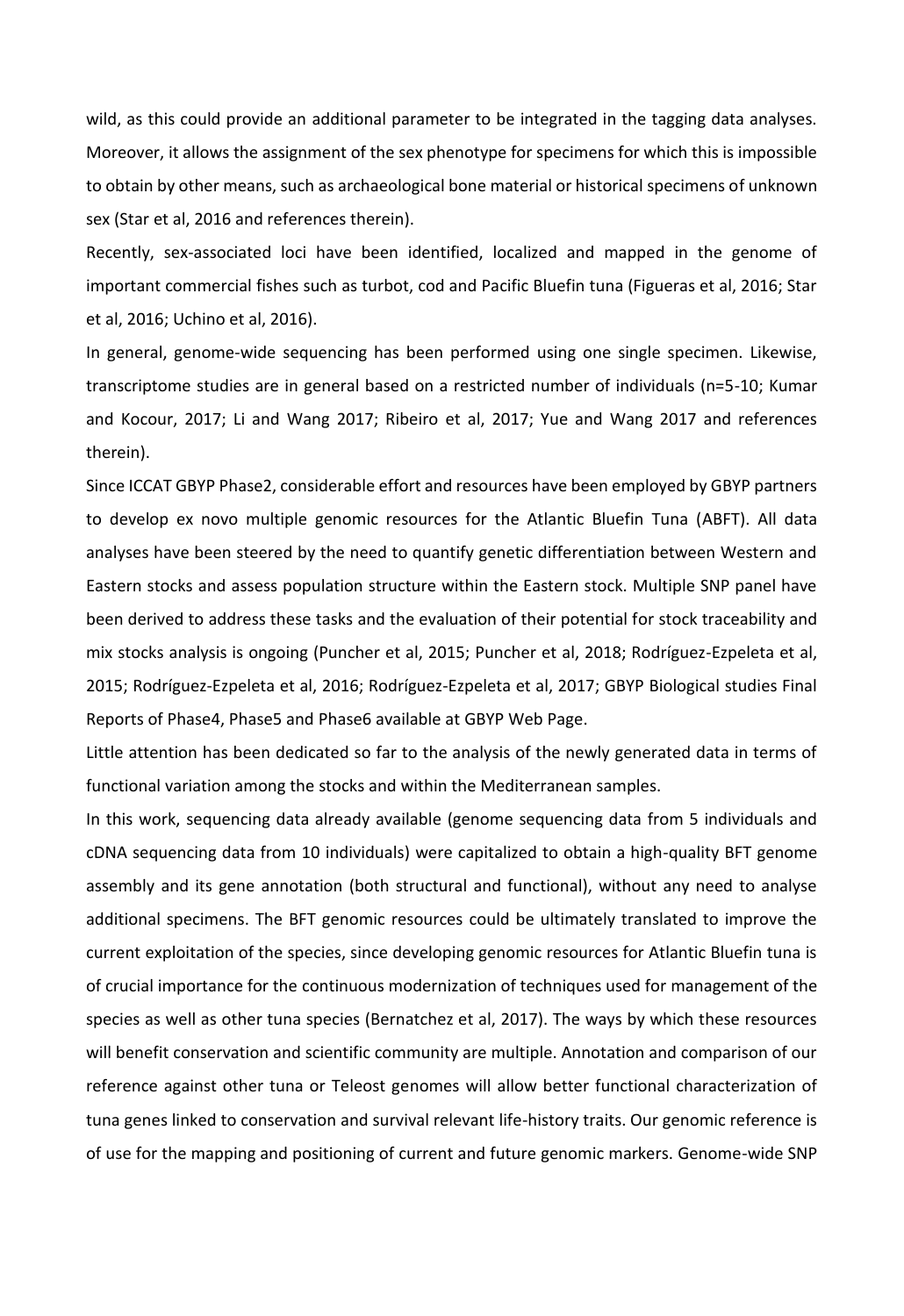data, and especially outlier loci, have broad applications in future studies, allowing for local analyses and the validation of population structure at micro-scale levels.

## <span id="page-10-0"></span>Materials and Methods

## DNA extraction and sequencing

The main genomic DNA sequencing data used to generate the BFT assembly was obtained in the framework of the previous research project "Consortium BFTbySNP" and GBYP-phase2. In particular, these data come from four individuals (two from Western Mediterranean - Age0 and two from Gulf of Mexico – Age0). Genomic libraries were sequenced with  $2 \times 75$ -bp paired-end module on 3.25 lanes of an Illumina HiSeq2000 platform, producing, in total, 833 million reads.

Additional genomic resources were generated in the context of an academic UNIBO-founded project and integrated to those described above. In particular, a genomic library has been produced from a YOY individual collected outside the GBYP sampling effort. A mate pair library with insert size of 5kbp has been prepared and sequenced on Illumina HiSeq2000 with the 100bp Pair-End module. Before performing assembly, all libraries were quality trimmed and deprived of TrueSeq adapters. Both fragment and mate-pair libraries are summarized in Table 4.

## Transcriptome data

In order to improve gene structural annotation, we exploited different sources of BTF transcriptomic data. For this purpose, we integrated cDNA sequencing data produced by the "Consortium BFTbySNP" and GBYP-phase2 (data for ten individuals) with additional BTF data taken from the NCBI public database of Short Read Archive (SRA). In particular, the following RNA-seq libraries were used:

 cDNA sequencing from 10 individuals from 3 supposed major spawning basins (3 from Western Mediterranean – Age0, 3 from Eastern Mediterranean - Adult and 4 from Gulf of Mexico – Age0). From a full plate run of the Roche GS-FLX DNA Sequencer with Titanium chemistry, we obtained 1,182,738 cDNA sequences, assigned to each one of 10 sequenced individuals ranging from 17,402 to 264,784 reads per individual. After trimming according to quality value and adapter removal from Roche-454 and SMARTer libraries construction, 1,021,388 reads were retained. Mitochondrial transcripts were removed by mapping trimmed cDNA reads against the complete BFT mitochondrial genomes retrieved from NCBI (accessions: GU256522 and AY302574), excluding 7.8% of available sequences. Filtering for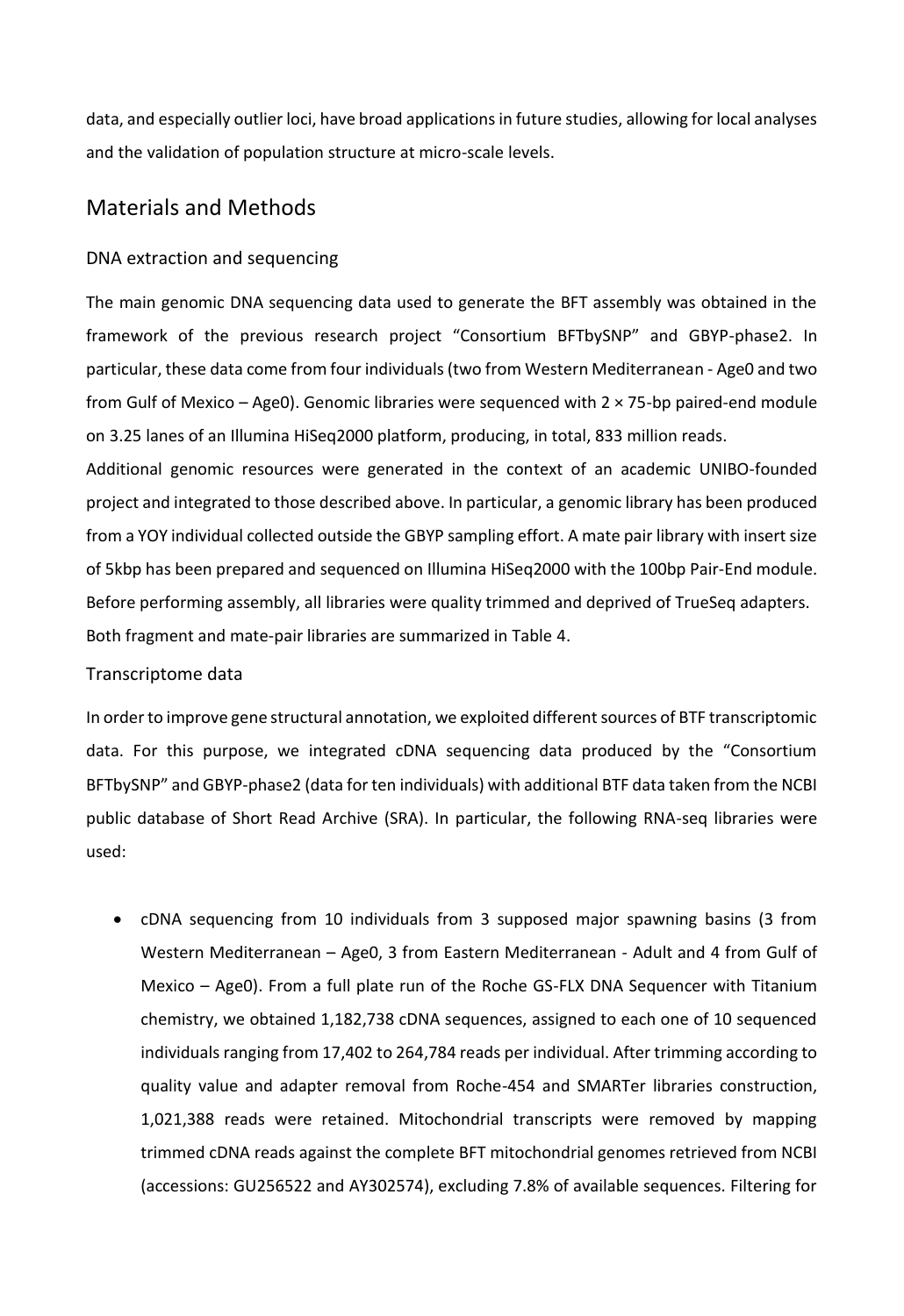ribosomal transcripts was performed by local BLAST search and 954,599 filtered reads were retrieved for downstream analyses.

- Two mixed-tissue normalised BFT cDNA libraries produced (using Roche-454 platform) in the context of a different study (Trumbic et al, 2015) and obtained from a pool of three individuals (male and female, immature) and different tissues (gill, gonad, heart, intestine, head kidney, liver, spleen, whole blood, red and white muscle, skin scrape). For these two libraries, a total of 976,904 raw reads were downloaded from the Short Read Archive (SRA) (accessions: ERX555873, ERX555874, BioProject: PRJEB7253).
- One Illumina paired-end cDNA library (comprising 29,910,574 paired-end short reads) produced in a different study ("ABFT SNP" - Grant ID PIEF-GA-2010-IEF, Research Executive Agency - EU) and obtained from a pool of 14 bluefin tuna larvae at different stages of development and downloaded from the SRA (accession: SRX669996, BioProject: PRJNA252566);
- cDNAs (10,163 sequences) expressed in ovary, testis and liver of BFT (Chini et al, 2008), downloaded from the NCBI Expressed Sequence Tags database (accessions: EC091633– EC93160, EG629962–EG631176, EC917676–EC919417, EG999340–EG999999, EH000001– EH000505, EH667253–EH668984, EL610526–EL611807, EC421414–EC422414, and EH379568–EH380065).

| <b>Library ID</b> | <b>Technology</b> | <b>Type</b> | <b>Number of reads</b> | After trimming/filtering |
|-------------------|-------------------|-------------|------------------------|--------------------------|
| TunaPE01          | HiSeg2000         | <b>PE</b>   | 241,907,854            | 227,851,376              |
| TunaPE02          | HiSeg2000         | <b>PE</b>   | 188,000,414            | 185,077,468              |
| TunaPE03          | HiSeg2000         | <b>PE</b>   | 179,541,104            | 172,600,438              |
| TunaPE04          | HiSeg2000         | <b>PE</b>   | 223,825,544            | 214,678,542              |
| TunaMP01          | HiSeq2000         | <b>MP</b>   | 328,979,630            | 287,182,594              |
| <b>TunaRNASEQ</b> | Roche-454         | <b>SE</b>   | 1,182,738              | 954,599                  |
| ERX555873         | Roche-454         | <b>SE</b>   | 707,344                | 707,344                  |
| ERX555873         | Roche-454         | <b>SE</b>   | 269,560                | 269,560                  |
| SRX669996         | Illumina          | <b>PE</b>   | 29,910,574             | 29,910,574               |
| <b>TunaEST</b>    | Sanger            | <b>SE</b>   | 10,163                 | 10,163                   |

**Table 4.** Genomic and transcriptomic sequencing libraries used for the BFT genome assembly and annotation.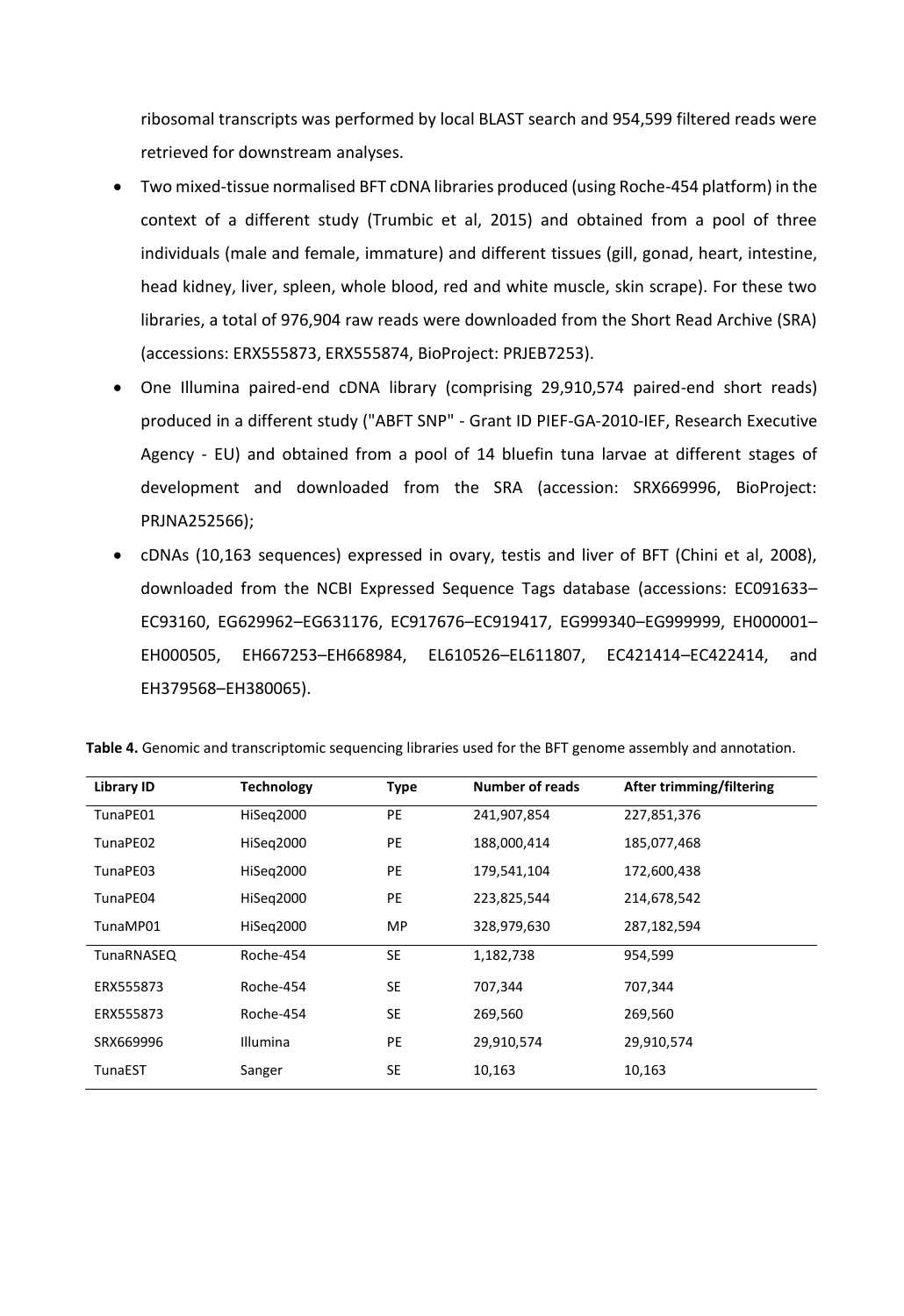#### Genome Assembly

Genome assembly of the BFT was performed adopting an ad-hoc, iterative procedure using different assembly tools and parameters. This was performed on a 48-processor workstation equipped with Intel Xeon E5-2670 2.3GHz processors and 512GB of RAM.

In the first instance, using the four PE fragment libraries reported in Table 1, several preliminary assemblies were generated using different *de Bruijn graph*-based software programs, including SOAPdenovo (Li *et al.*, 2010), ABySS (Simpson *et al.*, 2009), Gossammer (Conway *et al.*, 2012) and Velvet (Zerbino and Birney, 2008). Different runs of each assembler were performed using default parameters and varying the *k-mer* size (the main parameter for *de Bruijn* graph construction step) in the range of 27-64bp. The different assemblies produced were therefore evaluated using the QUAST genome quality assessment tool (Gurevich *et al.*, 2013), assuming an estimated genome size of 780Mbps (Hardie and Hebert, 2004). Assembly statistics were all computed by firstly filtering-out contigs shorter than 1000bp. After comparative analysis of NG50 statistics, the assembly generated using the ABySS assembler with k-mer size 57 was chosen as the best one according to NG50 statistics.

The optimal assembler and k-mer size were then selected to generate BFT assembly scaffolds. In particular, an additional run of ABySS was performed using (i) the four PE fragment libraries to generate contig level assembly and (ii) the MP library to perform assembly scaffolding. The actual scaffolds were computed from assembled contigs using the internal ABySS scaffolding module. The scaffold-level assembly generated was finally filtered according to scaffold/contig length (sequences below 1000bp were filtered-out and not considered for downstream analyses).

As a final step, in order to reduce the number of gaps introduced after scaffolding, the four fragment libraries were re-aligned back to the assembly. Then, the GapFIller software (Boetzer and Pirovano, 2012) was used to locally refine the assembly in the attempt of closing gaps.

The final assembly was validated for completeness using CEGMA (Parra *et al.*, 2007) with default parameters against the 248 genes in the Core Eukaryotic Gene (CEG) dataset, and BUSCO (Simão *et al.,* 2015), using the Actinopterygii lineage dataset comprising 4584 genes.

#### Genome structural annotation

The final gene inventory of the BFT was obtained using the AUGUSTUS gene-finding software (Stanke *et al.*, 2008) with a BFT-specific gene model. In particular, instead of using one of the different pre-defined gene models (available only for a limited set of species such as human or zebrafish), in order to improve the gene annotation quality, we decided to re-train AUGUSTUS with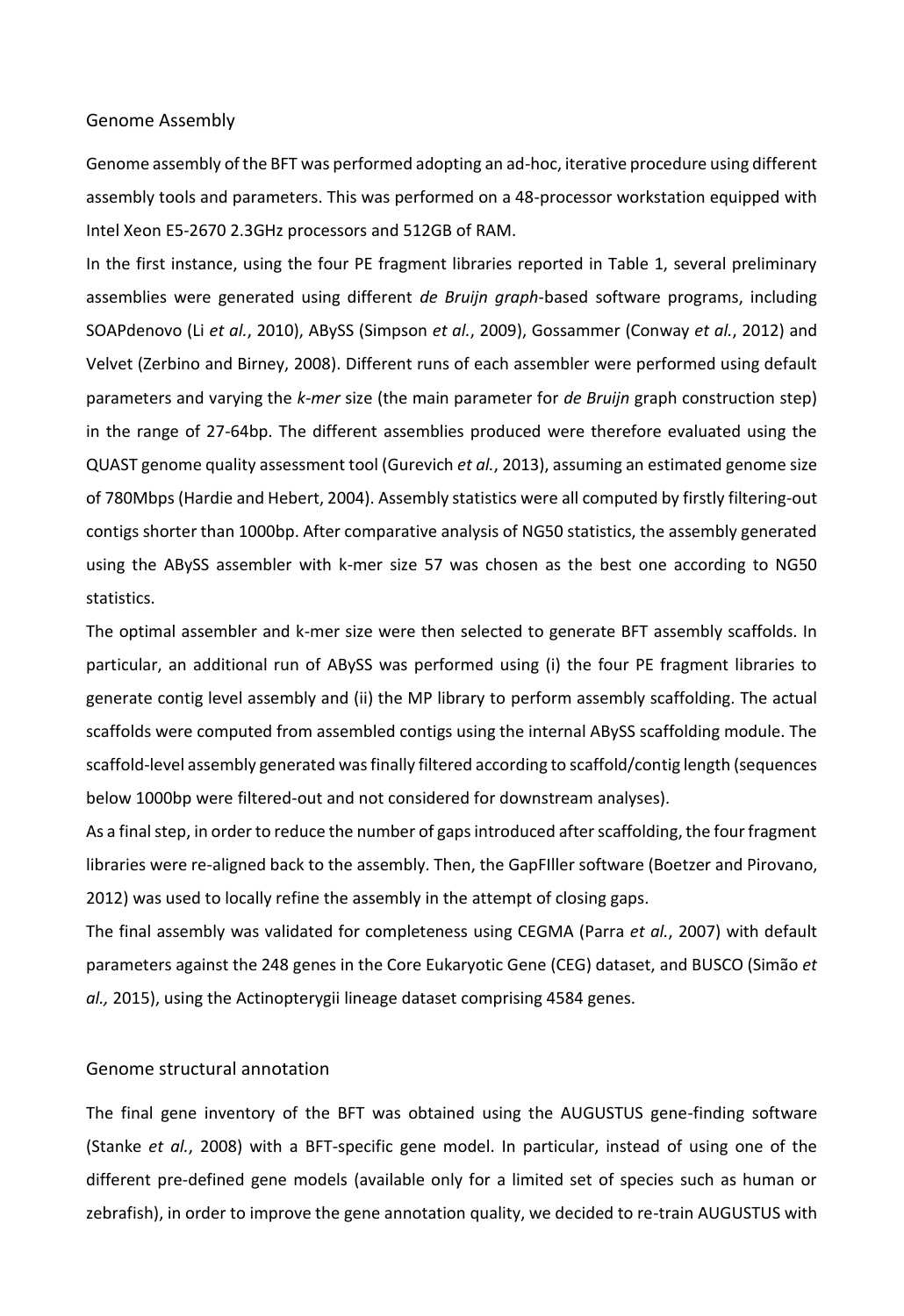a BFT-specific gene statistical model obtained directly from our genome assembly (produced in the context of the GBYPPhase7-Task1).

Hence, our gene-finding pipeline consisted in two phases: (i) the identification of a reliable set of gene loci to be used as training set for the generation of the BFT-specific gene model; (ii) the actual prediction of putative protein-coding genes using AUGUSTUS with the newly generated BFT model. As a first, preliminary step, a BFT repeat library was obtained by running the RepeatModeler software (Smit and Hubley, 2008-2015) with default parameters on complete scaffolds of the genomic sequence. The repeat library was then used to mask repetitive sequences on the genome by means of RepeatMasker (Smit et al., 2013-2015). The repeat-masked genomic sequence was then used in all subsequent gene prediction steps.

Next, we identified on the BFT genome sequence a set of loci that have been subsequently adopted as training set for the AUGUSTUS training module. To accomplish this task, four different ab-initio gene finders, including SNAP (Korf, 2004), GENSCAN (Burge and Karlin, 1998), GlimmerHMM (Majoros *et al.*, 2004) and AUGUSTUS itself were run on the complete BFT genome sequence. Each software run produced a genome-wide prediction of complete gene structures, including genomic locations for coding sequences, introns, start and stop codons. The outputs of the different programs were then analysed and cross-compared, retaining only those genomic loci that were supported by predictions from at least two different programs. After this step, we obtained a preliminary set of gene loci.

To reduce false positive predictions, we performed an additional filtering procedure at the level of protein sequence. Hence, all the predicted amino acid sequences were computed for each preliminary gene and compared to proteins from the five different teleost fishes available at the Ensembl databank (Aken *et al.*, 2016). To obtain a non-redundant protein collection, complete proteomes from the five teleosts (zebrafish, medaka, greenpuffer, stickleback and fugu) were preliminary cross-compared and clustered according to sequence similarity. Only representative sequences were retained for each protein cluster. Table 5 reports a summary of the five protein datasets selected.

**Table 5.** Summary of protein datasets from the five teleost fishes at the Ensembl databank.

| Organism                             | Number of non-redundant proteins |
|--------------------------------------|----------------------------------|
| Danio rerio (zebrafish)              | 43,931                           |
| Oryzias latipes (medaka)             | 24,545                           |
| Tetraodon nigroviridis (greenpuffer) | 23,067                           |
| Gasterosteus aculeatus (stickleback) | 27,557                           |
| Takifugu rubripes (fugu)             | 47,789                           |
| <b>Total</b>                         | 166,889                          |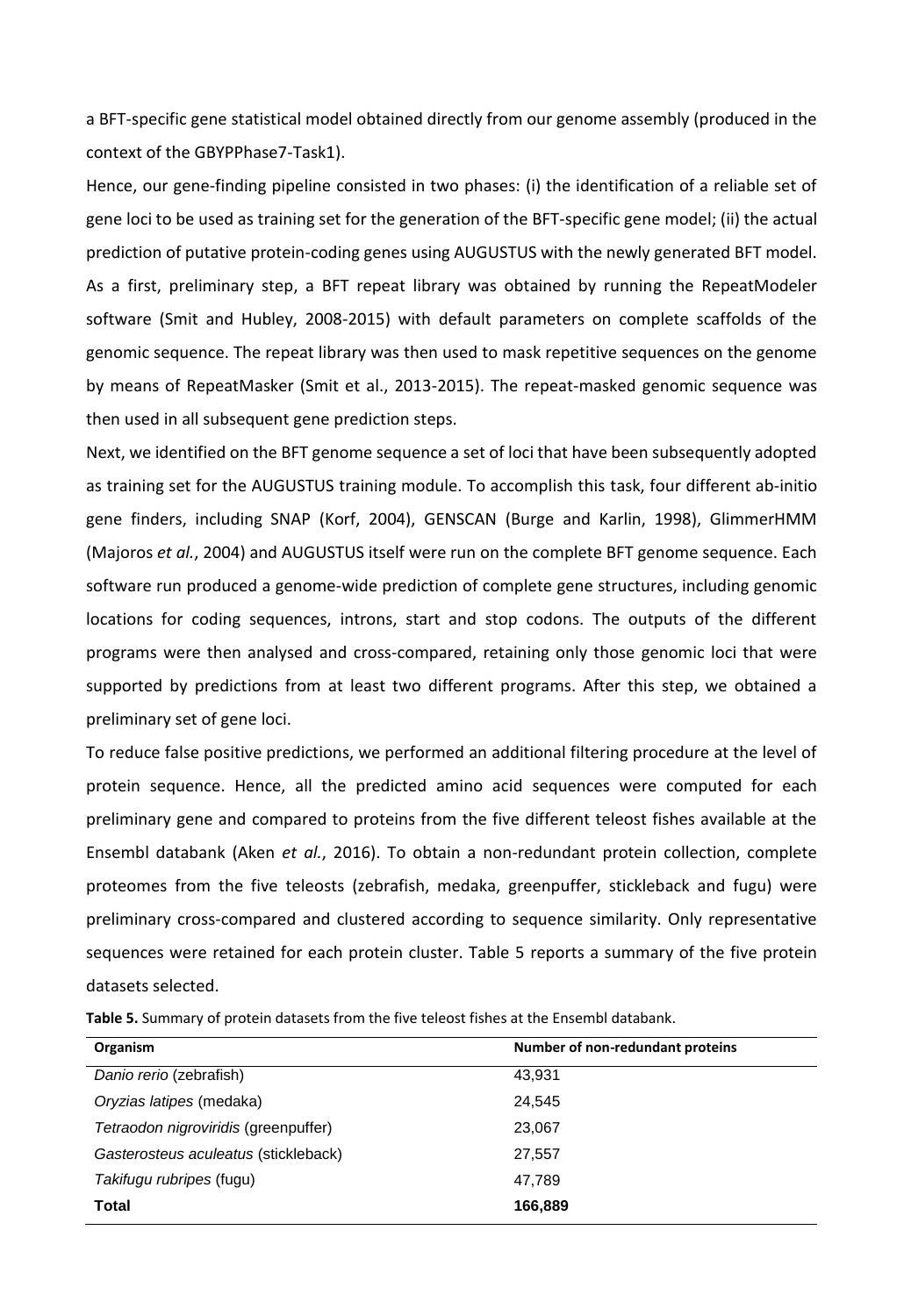Comparisons between ab-initio predicted proteins and the teleost dataset were performed using the BLASTP program (Altschul *et al.*, 1997) with an e-value threshold of 1e-5. Predicted proteins were retained if a significant match was found with more than 25% sequence identity and covering more than the 60% of both the query and the target teleost protein sequence. The resulting set of predicted proteins were finally homology-reduced at 25% sequence identity and 90% sequence coverage (a necessary step to improve the training procedure) and corresponding gene structures used to train the BFT gene model by the AUGUSTUS training module.

After training, the final gene structures were predicted on the BFT genome running AUGUSTUS in prediction mode with the newly generated BFT gene model. The prediction was performed requiring only complete gene structures in output (option --gene-model=complete), also integrating transcriptomic data as additional support for the prediction.

In particular, in order to generate hints for AUGUSTUS, we adopted an iterative procedure comprising two steps.

Firstly, RNA-seq/EST sequences were spliced-aligned to the genome reference sequence. Different aligners were used according to the library type: for Roche-454 reads and for EST sequences, we used the BLAT aligner (Kent, 2002); Illumina PE RNA-seq reads were instead aligned using the TopHat2 program (Kim *et al.*, 2013). From alignment results, we identified spliced reads that spanned an exon-exon boundary and hence delineated a complete intron, leading to a preliminary set of intron hints.

However, when spliced alignment is performed reads will often not be aligned correctly, particularly when a short part of a read is aligned in one exon and the larger part in another exon. To overcome this problem and increase the number of reads properly mapped (and hence the number of hints provided to AUGUSTUS), starting from preliminary spliced alignments, we selected those reads that were properly mapped and we used them to generate exon-exon junction sequences by concatenating regions flanking each identified intron.

The complete set of reads was then re-aligned to exon-exon junction sequences, using BLAT for 454 or EST sequences and Bowtie2 (Langmead and Salzberg, 2012) for Illumina reads. From reads mapping to exon-exon junctions an additional set of hints was generated.

In this way, each read was mapped twice: once directly to the reference genome and once to the exon-exon junction sequences obtained from the first alignments. Adopting this strategy significantly improved the number and quality of AUGUSTUS hints.

The same procedure was performed for each set of transcriptomic data considered. All hints were finally collected into a single file which was provided to AUGUSTUS as support for gene prediction.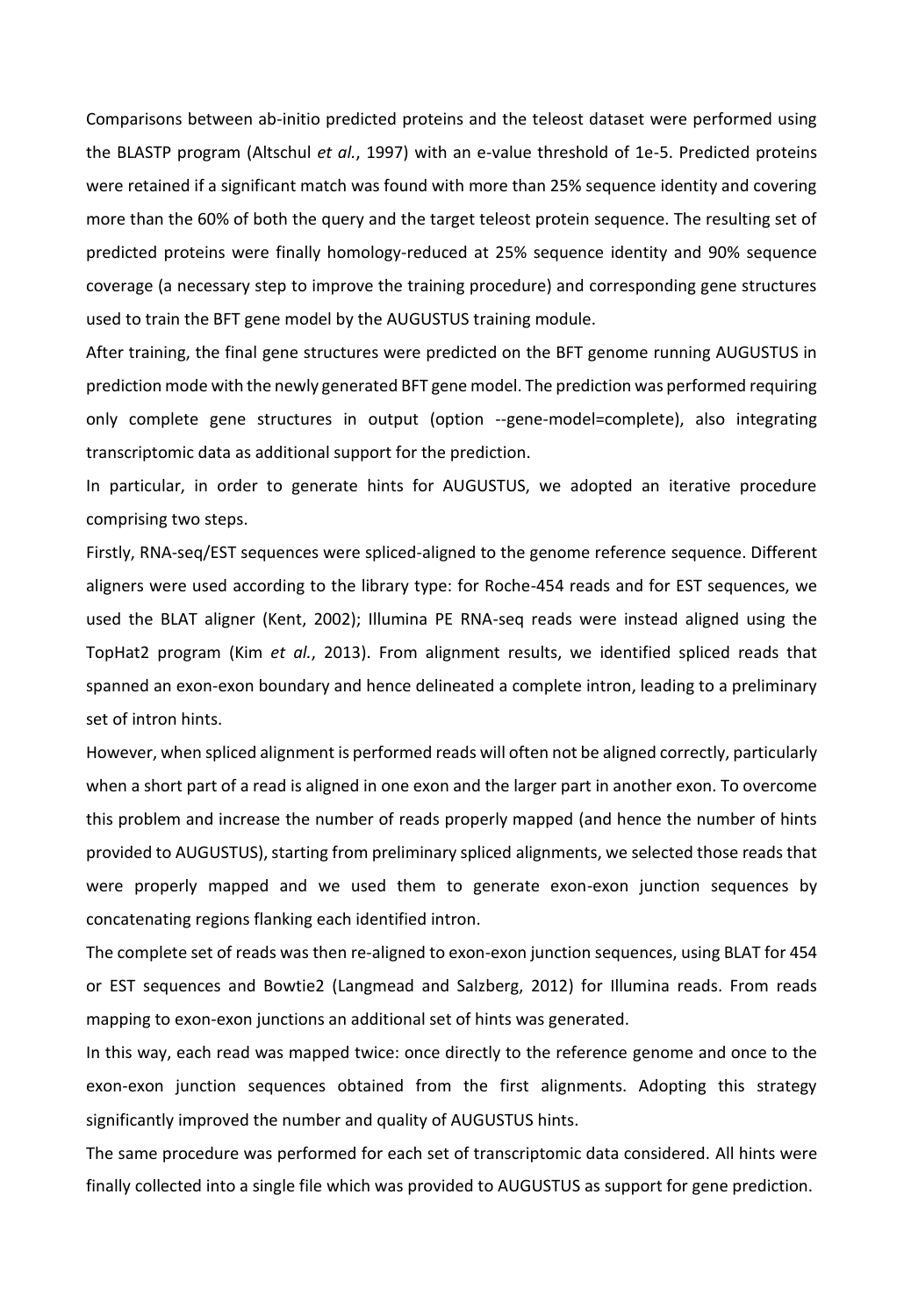#### Gene functional annotation

Biological functions were assigned to predicted BFT protein sequences using two complementary approaches: (i) homology-based information transfer using platforms such as Blast2GO v5.0.3 (Conesa *et al.*, 2005; Götz *et al.*, 2008) and the Bologna Annotation Resource v3 (BAR3; Profiti *et al.*, 2017); (ii) a pipeline integrating several predictive tools for improving Gene Ontology (GO) cellular component annotation.

Blast2GO annotates input protein sequences using BLAST searches to find one or more similar sequences from which GO annotations are retrieved. We ran Blast2GO against the NCBI nonredundant database using a BLAST e-value threshold of 1e-3. The Blast2GO taxonomic filter was enforced to only select BLAST hits from Vertebrata, ensuring coherent functional annotations. Moreover, additional annotations were obtained by running InterProScan (Jones *et al.*, 2014) (using the designated Blast2GO feature) to search against public databases including PFam (Finn *et al.*, 2016), PANTHER (Thomas *et al.*, 2003), SMART (Letunic and Bork, 2017) and ProDom (Bru *et al.*, 2005). Additional GO terms derived from InterProScan results were finally merged with primary Blast2GO annotations.

BAR3 (Profiti *et al.*, 2017) is an annotation platform based on a pre-computed graph-based clustering of the UniProtKB database. More specifically, in BAR3, all the UniProtKB sequences are firstly compared pairwise, identifying pairs of proteins fulfilling strict similarity criteria (sequence identity >= 40% and pairwise alignment coverage >= 90%). A graph is then built connecting identified protein pairs and clusters of similar sequences are identified by isolating connected components of the graph. Each cluster is annotated by computing over-represented GO annotations through a Bonferroni-corrected Fisher's exact test. New sequences enter a cluster after satisfying similarity constraints (with at least one protein in the cluster) and are annotated by similarity using statistically-validated cluster annotations. The current version of BAR3 has been built using the UniProtKB release 2016\_05 and includes 28,869,663 sequences in 1,361,773 clusters (Profiti *et al.*, 2017). BAR3 annotations for predicted BTF protein sequences were obtained and merged with Blast2GO/InterProScan GO annotations.

As a complement of the above-mentioned homology-based approaches, sequence analysis tools were applied to annotate protein features and sub-cellular localization of proteins for which transfer by homology failed. Tools adopted include: DeepSig (Savojardo *et al.*, 2018), to detect and annotate secretory signal peptides, TPpred3 (Savojardo *et al.*, 2015), to predict mitochondrial-targeting peptides, MemPype (Pierleoni *et al.*, 2011), to predict alpha-helical transmembrane domains and membrane protein localization, and BaCelLo (Pierleoni *et al.*, 2006) to discriminate sub-cellular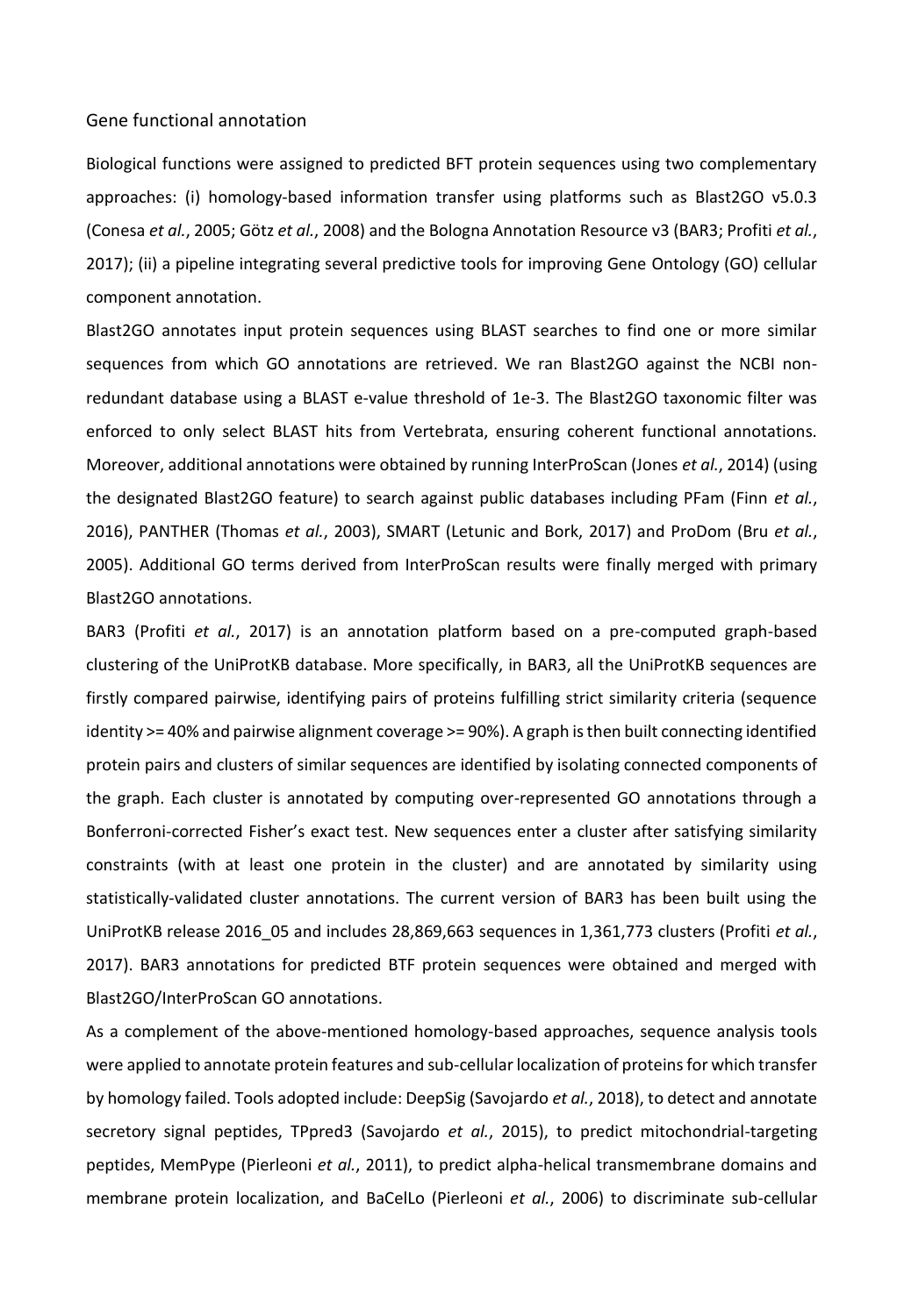localization of globular proteins. Output of different sequence analysis programs were analysed and processed using an in-house pipeline to provide coherent GO cellular component and features annotations.

### Identification of sex-linked loci

Sex-related genes characterized in previous studies in *Thunnus orientalis*(Agawa *et al.*, 2015; Uchino *et al.*, 2016) and in other teleost fishes (Figueras *et al.*, 2016; Star *et al.*, 2016; Purcell *et al.,* 2018) were downloaded and aligned to the BFT genome assembly using the exonerate software v.2.2.0 (Slater & Birney, 2005) with option --model coding2genome. Top-scoring hits were identified by setting exonerate option --bestn 1. Other DNA sequences known to be involved in sex differentiation (Agawa *et al.*, 2015; Star *et al.*, 2016) were mapped on the BFT genome using blastn.

## <span id="page-16-0"></span>Results and Discussion

### Genome assembly results

In Table 6 are summarized genome assembly statistics. The resulting assembly has a total size of 770,762,883 (very close to the estimated genome size of 780Mbp) and it comprises 184,739 contigs and 103,646 scaffolds, with contig-level N50 and NG50 of 5,226 and 4,436, respectively, and scaffold-level N50 and NG50 of 43,769 and 42,677, respectively. The genome GC content is 39.65%.

**Table 6.** Genome assembly statistics assuming an estimated genome size of 780Mbp.

| <b>Assembly level</b> | <b>Assembler</b> | Total length (bp) | # of Sequences | N50 (bp) | <b>NG50 (bp)</b> | GC content (%) |
|-----------------------|------------------|-------------------|----------------|----------|------------------|----------------|
| Scaffold              | <b>ABvSS</b>     | 770.762.883       | 103.646        | 43.769   | 42.677           | 39.65          |
| Contig                | <b>ABvSS</b>     | 690,414,488       | 184.739        | 5.226    | 4.436            | 39.65          |

Currently available genome data (draft assemblies) for *Thunnus* species report comparable values of N50 statistic:

*Thunnus orientalis* (Nakamura et al, 2013) → N50 scaffold 136,950 bp

*Thunnus albacares* (Malmstrøm et al, 2016,2017) N50 scaffold 46,871 bp

*Thunnus maccoyii* (unpublished data, McWilliam et al, 2016)  $\rightarrow$  N50>174,000 bp

CEGMA and BUSCO validation results are reported in Tables 7 and 8, respectively. CEGMA evaluation showed 51.6% of gene completeness for the assembly (75.8% if also partial matches are considered), while BUSCO analysis using the Actinopterygii dataset (4584 genes) reported 59.8%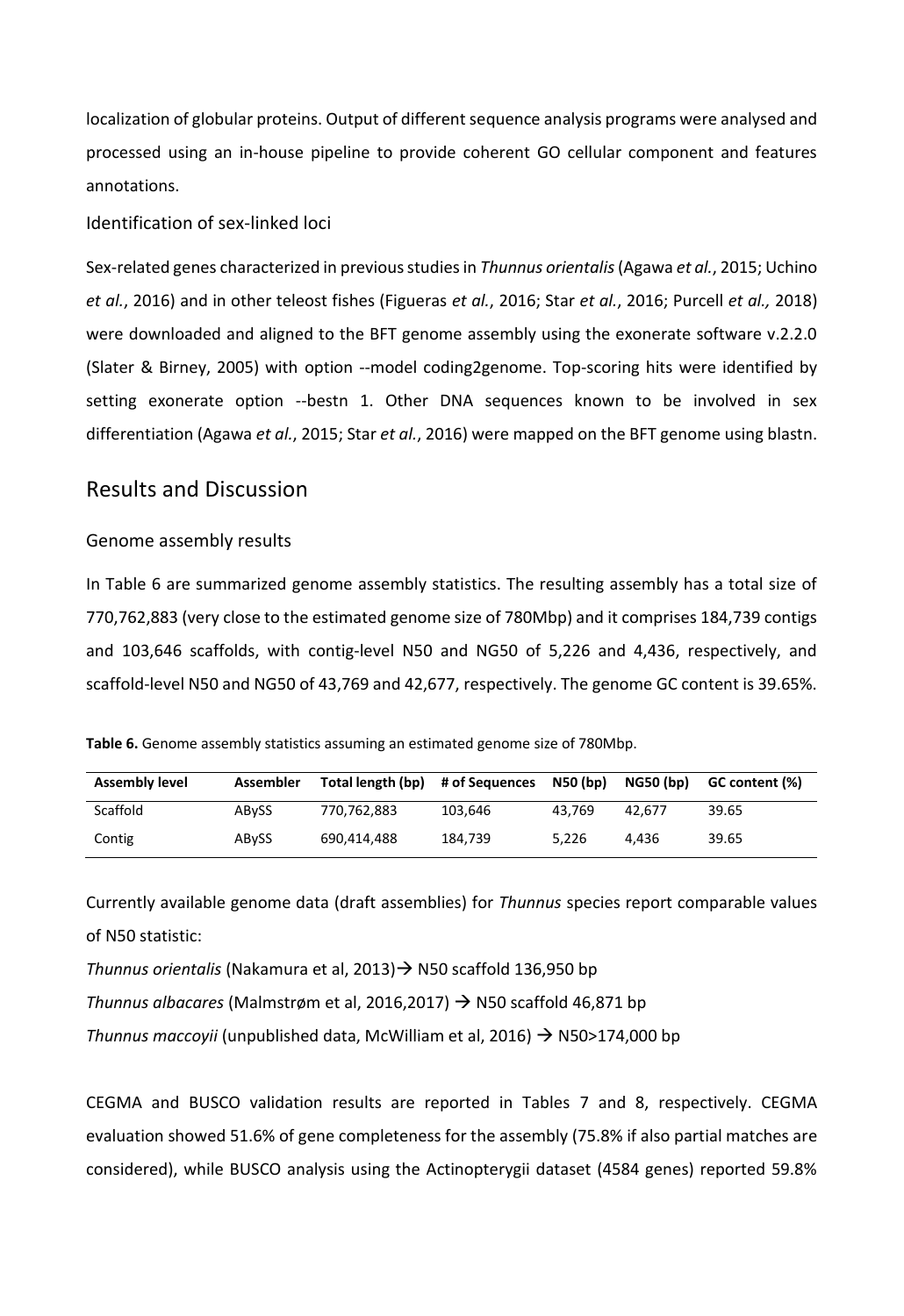and 81.9% of complete and partial matches, respectively. Furthermore, BUSCO reported a low core gene duplication rate (2.8%) and missing rate of 18.1%.

| <b>Takis 71 Results of the deditional properties</b> on the Bill Renome assembly. |                   |  |
|-----------------------------------------------------------------------------------|-------------------|--|
| <b>CEGMA report</b>                                                               | # of genes $(\%)$ |  |
| Complete                                                                          | 128 (51.6)        |  |
| Partial                                                                           | 188 (75.8)        |  |

**Table 7.** Results of the CEGMA analysis on the BFT genome assembly.

**Table 8.** Results of the BUSCO analysis on the BFT genome assembly.

| <b>BUSCO report</b>      | # of genes (%) |
|--------------------------|----------------|
| Complete                 | 2742 (59.8)    |
| Complete and single-copy | 2613 (57.0)    |
| Complete and duplicated  | 129(2.8)       |
| Fragmented               | 1013 (22.1)    |
| <b>Missing</b>           | 829 (18.1)     |
| Total groups searched    | 4584 (100)     |

## Genome annotation results

The generation of the BFT-specific gene model has been performed using 5162 non-redundant training gene structures obtained as detailed in the Methods section. In Table 9 are reported details of the individual contributions from the different ab-initio gene finders adopted as well as the composition of the final training dataset.

**Table 9.** Generation of the BFT-specific gene model: ab-initio gene prediction on the BFT genome.

| Program           | Gene model     | <b>Predicted genes</b> | Genes retained <sup>a</sup> | Non-redundant genes <sup>b</sup> |
|-------------------|----------------|------------------------|-----------------------------|----------------------------------|
| <b>AUGUSTUS</b>   | <b>Human</b>   | 24626                  | 3098                        | 1537                             |
| <b>GlimmerHMM</b> | Zebrafish      | 93406                  | 3457                        | 2697                             |
| Genscan           | <b>Human</b>   | 10369                  | 864                         | 386                              |
| <b>SNAP</b>       | <b>Human</b>   | 20836                  | 650                         | 542                              |
| <b>Total</b>      | $\blacksquare$ | 149237                 | 8069                        | 5162                             |

<sup>a</sup> Number of genes retained after comparison with the teleost protein dataset

**b** Number of genes retained after homology reduction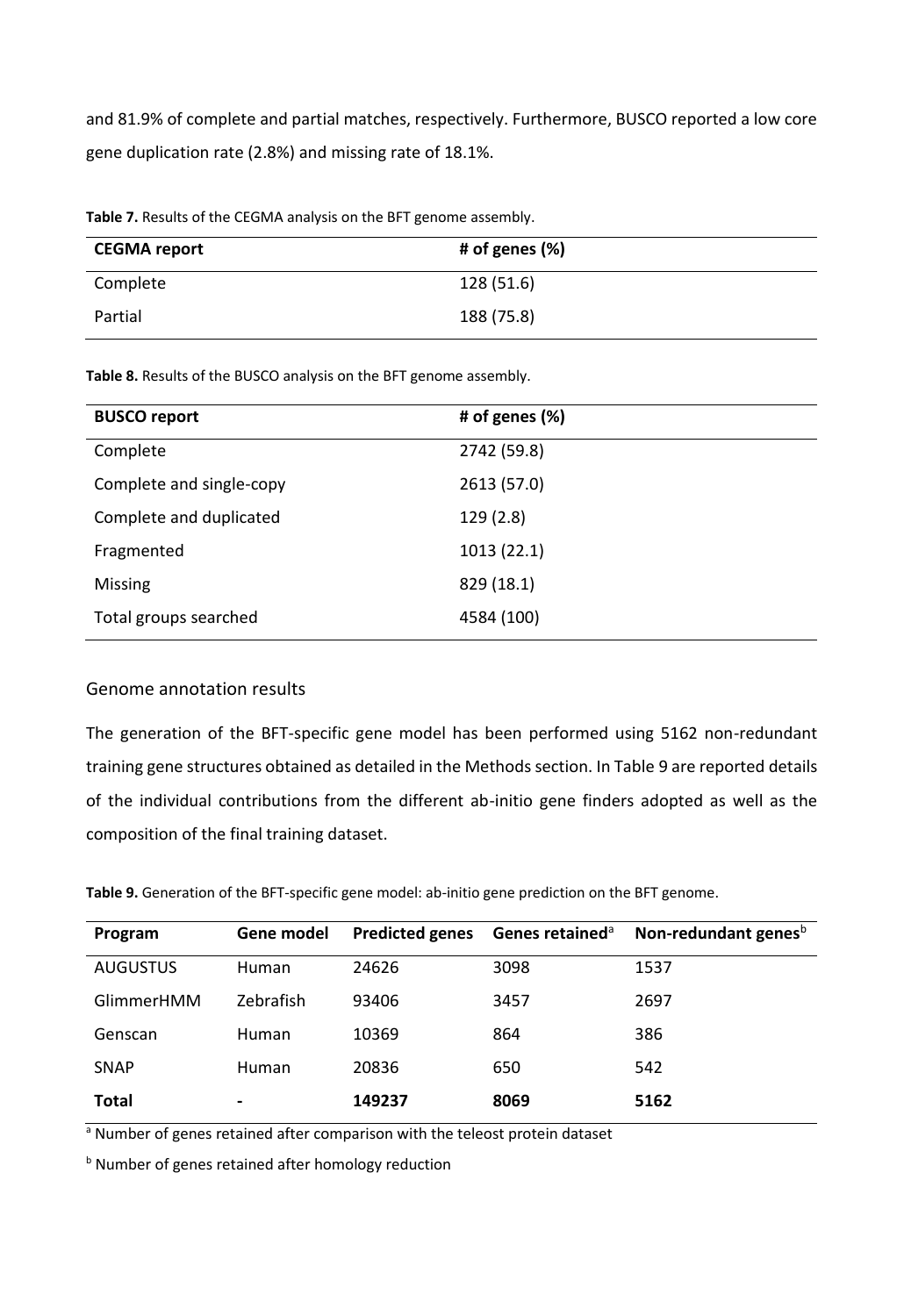Using AUGUSTUS with the newly generated gene model as well as with the support of hints generated from transcriptomic data, we ended up with 41,508 protein-coding genes predicted on the BFT genome assembly (Table 10). The longest and shortest predicted proteins comprise 4,994 and 66 residues, respectively, while the average predicted protein length is of 306 residues (see Figure 2).



**Figure 2.** Length distribution of predicted protein sequence

Interestingly, 28,785 out of 41,508 predicted genes (about the 69%) were supported from at least one hint generated from transcriptomic data.

To further assess the quality of our results, all predicted protein sequences were mapped using BLASTP (with e-value threshold set to 0.001) to the Uniref90 reference clusters (Suzek *et al.*, 2015). 35,696 out of 41,508 proteins (86%) had a BLASTP match with at least one Uniref90 cluster. Among these, 35,339 (more than 99% of all matches) of top-scoring hits were to eukaryotic clusters, while 34,625 (97% of all matches) proteins mapped to Teleostei protein sequences. This result reveals a very low rate of contamination in our genome as well as a good quality of gene predictions.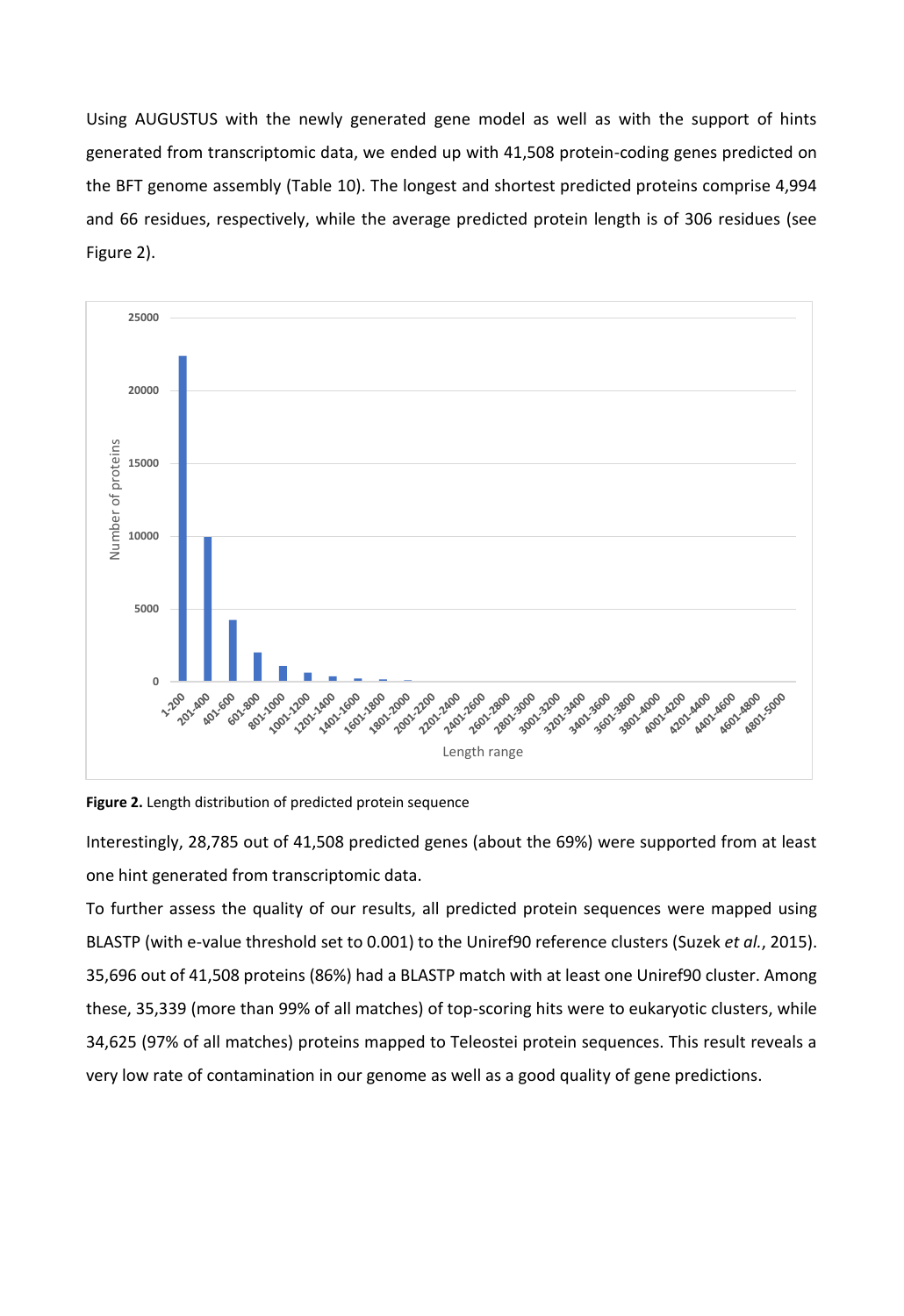**Table 10.** Final gene prediction on the BFT genome using the BFT-specific gene model and transcriptomic data support.

| <b>Genes</b>                            | # of genes | <b>Hinted</b> |
|-----------------------------------------|------------|---------------|
| Total predicted                         | 41,508     | 28,785        |
| Mapped to at least one Uniref90 cluster | 35,696     | 24,987        |
| Mapped to Eukaryota Uniref90 clusters   | 35,339     | 24,030        |
| Mapped to Teleostei Uniref90 clusters   | 34,625     | 24,584        |

In Figure 3 is shown the taxonomic distribution of BLASTP best hits (only taxa with more than 500 matches are reported). The taxa with the highest number of matches was the *Lates calcarifer* (barramundi).



**Figure 3.** Distribution of BLASTP best matches of predicted proteins on the Uniref90 database. Only taxa with more than 500 matches are shown.

## Functional annotation of BFT proteins

All the 41,508 predicted BFT proteins were subjected to functional annotation using Blast2GO and BAR3 platforms (seed Methods section for details). Table 11 reports a summary of annotated GO terms on the 41,805 BFT proteins. Overall, 26,151 protein sequences (corresponding to the 63% of all BFT proteins) were annotated with 13,915 different GO terms in the three ontology aspects (i.e. biological process, molecular function and cellular component). The 67% of all annotated GO terms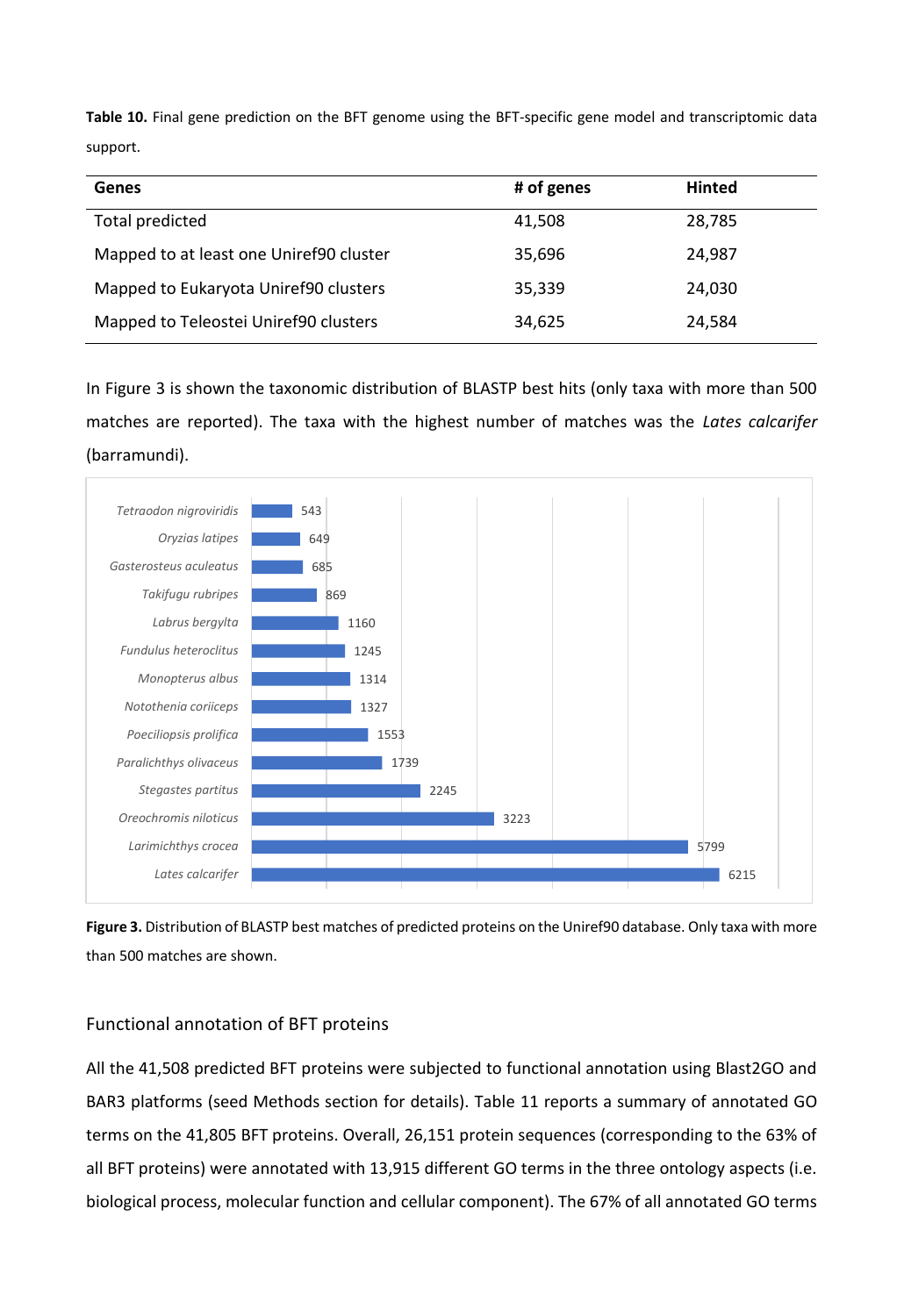are in biological process sub-ontology (9,409 terms out of 13,915) whereas 23% are molecular function (3,192 terms out of 13,915) and 10% in cellular components (1,314 terms out of 13,915). This corresponds to the typical situation of many genome annotation projects and reflects the different abundances of terms defined in the three sub-ontologies.

|                           | Blast2GO+InterProScan |               |            | BAR3          | Total      |               |  |
|---------------------------|-----------------------|---------------|------------|---------------|------------|---------------|--|
| <b>GO</b> aspect          | # of terms            | # of proteins | # of terms | # of proteins | # of terms | # of proteins |  |
| <b>Biological Process</b> | 4.173                 | 18,070        | 8,504      | 3,731         | 9,409      | 19,004        |  |
| <b>Molecular Function</b> | 1.984                 | 20,587        | 2,458      | 3,549         | 3,192      | 21,177        |  |
| <b>Cellular Component</b> | 807                   | 14.869        | 1.149      | 3,849         | 1,314      | 16,196        |  |
| <b>Total</b>              | 6.964                 | 25,810        | 12,111     | 4,124         | 13,915     | 26,151        |  |

**Table 11.** Summary of GO annotations on the BFT protein sequences obtained using homology-based approaches.

To increase the coverage of functional annotation, the 25,312 BFT proteins missing annotation in the GO cellular component ontology were further processed using tools to predict protein features and sub-cellular localization (see section Methods for details). Figure 4 reports the distribution of predicted GO cellular component terms while Figure 5 provide summary of annotated protein features.



Figure 4. Distribution of GO cellular component terms predicted by sequence analysis tools on BFT protein sequences missing homology-based annotation.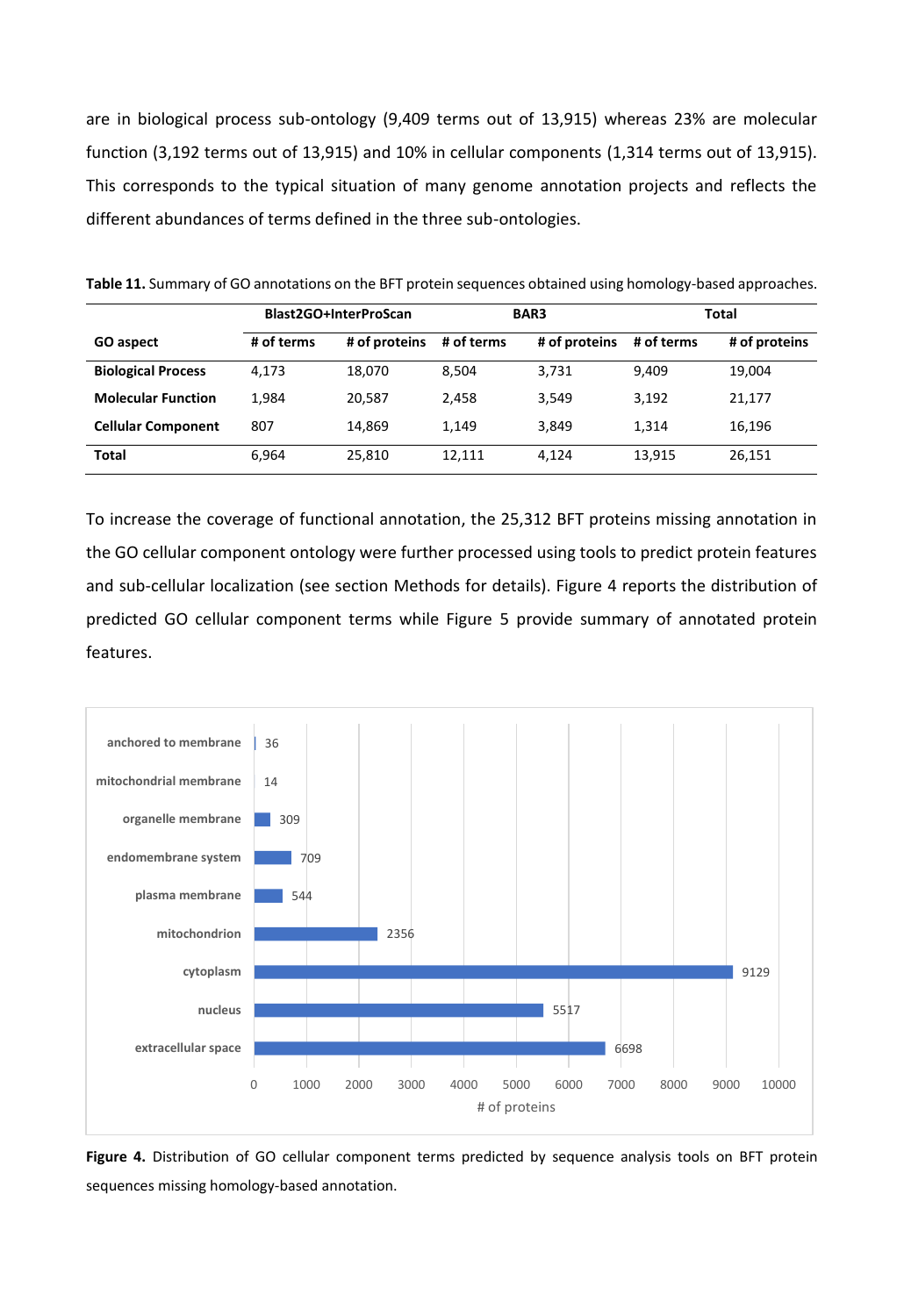

**Figure 5.** Distribution of protein features predicted by sequence analysis tools on BFT protein sequences missing homology-based annotation.

For sake of completeness, we report in Figures 6, 7 and 8, the distribution of the 20 most abundant GO terms assigned in the biological processes, molecular function and cellular component aspects, respectively.



**Figure 6.** Distribution of the 20 most abundant GO biological processes annotated on BFT protein sequences using homology-based approaches.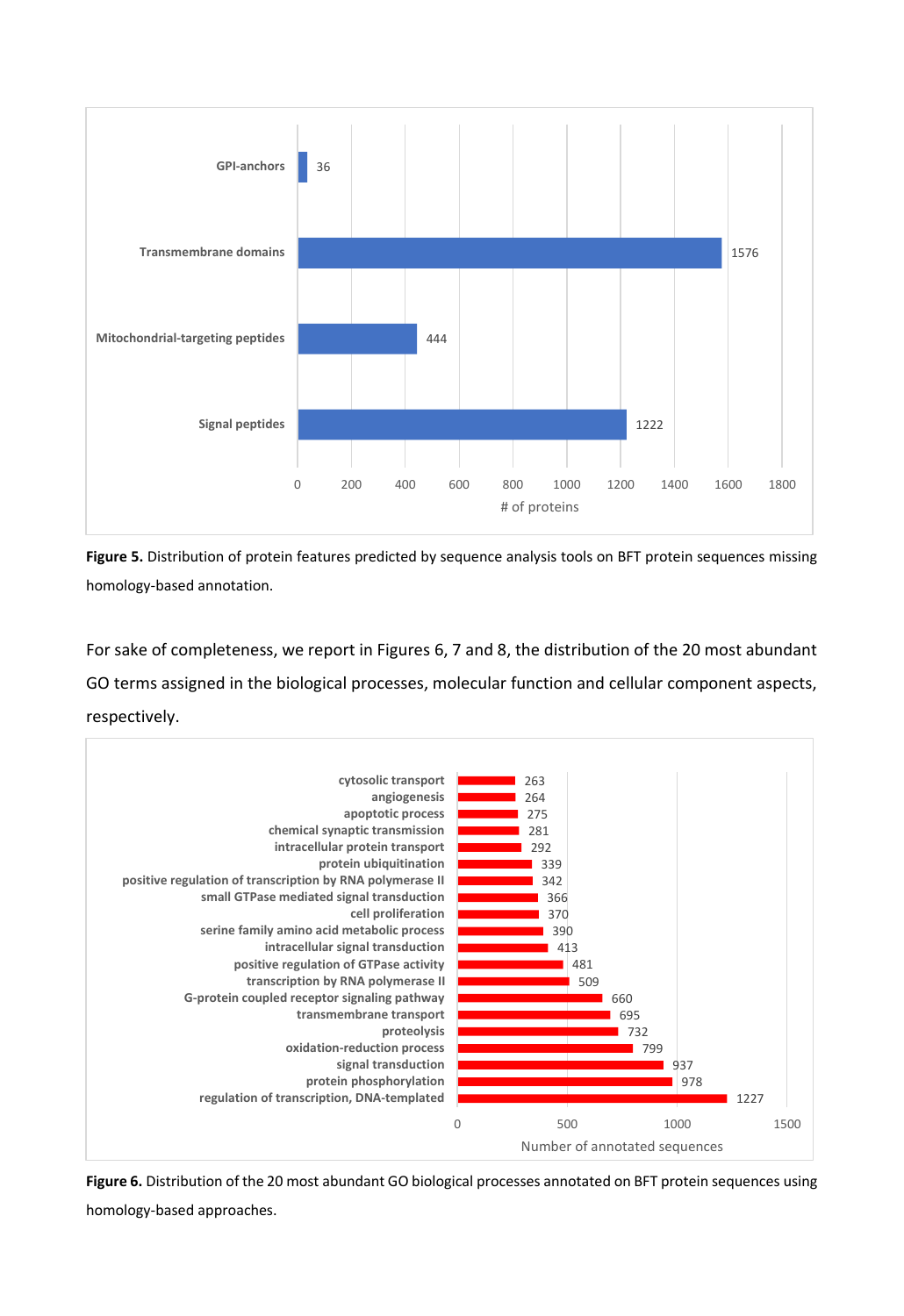

**Figure 7.** Distribution of the 20 most abundant GO molecular functions annotated on BFT protein sequences using

homology-based approaches.



**Figure 8.** Distribution of the 20 most abundant GO cellular components annotated on BFT protein sequences either by homology-based approaches or predictive tools.

In summary, our results provide, for the first time, a genome-wide annotation of protein functions on the BFT genome sequence. Moreover, functional annotation coverage is in line with what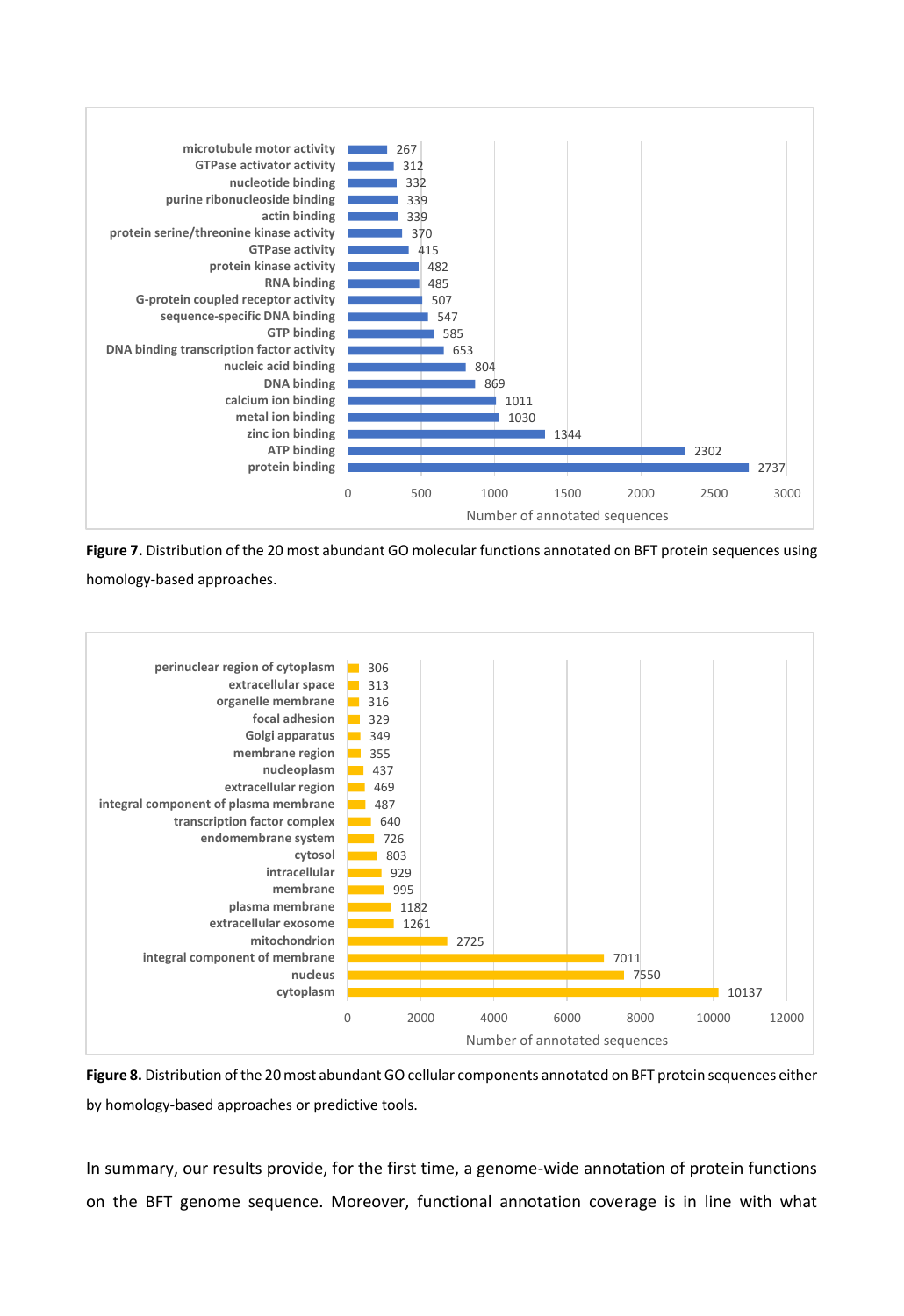expected starting from available genomic and transcriptomic data. Further analyses will be carriedout in the future to improve the quality and coverage of annotations and to provide a centralized web resource to make data accessible to the scientific community.

### Characterization of sex-linked loci on the BFT genomic sequence

The presence of candidate genes and markers for sex-related traits was investigated in the BFT genome by searching for sequence similarity with candidate sex-determining genes characterized in previous studies in *T. orientalis* and other bony fishes (as zebrafish, cod, medaka, Patagonian pejerrey, fugu, rainbow trout, turbot, Yellowtail). Only 3 out of the 35 candidate genes and markers did not find a match on the assembled BFT genome (Tables 12 and 13). All other sequences were located each in different scaffolds, not supporting the identification of a well-defined sexdetermining region in the BFT genome. However, our results provide a first preliminary identification of putative regions prone to be further investigated using data from BFT individuals of known sex.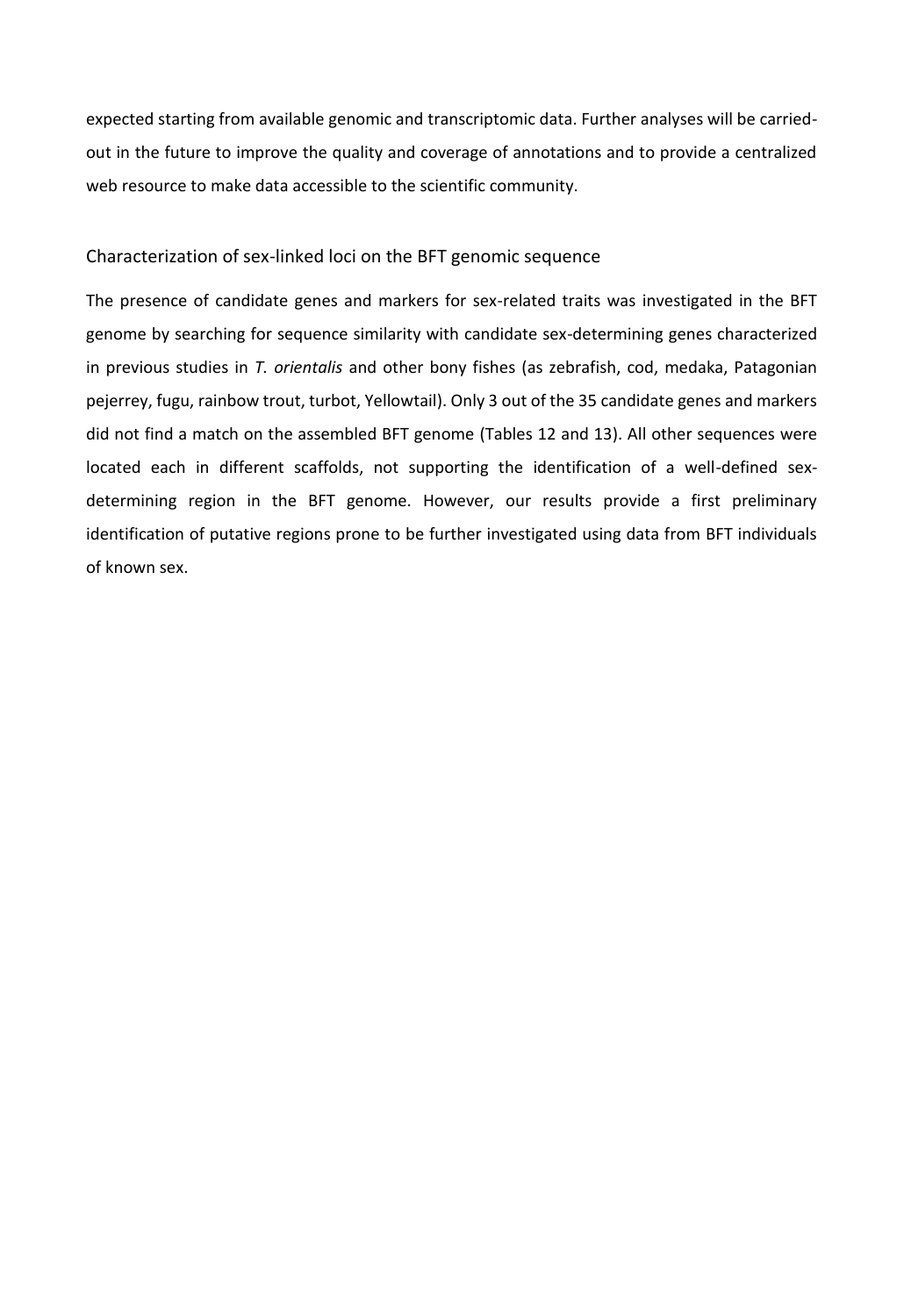|                    |                |                |             | <b>Alignment result</b> |                 |              |        |                                  |       |
|--------------------|----------------|----------------|-------------|-------------------------|-----------------|--------------|--------|----------------------------------|-------|
| Gene name          | Accession      | <b>Species</b> | Reference   | <b>Query range</b>      | <b>Scaffold</b> | <b>Start</b> | Stop   | <b>Strand</b>                    | Score |
| akap11             | XM_011473624.2 | O.latipes      | A           | 473-5531                | 2349            | 15173        | 30052  | $\ddot{}$                        | 5528  |
| amh                | JN802292.1     | G.morhua       | Α           | 67-439                  | 928             | 55854        | 56214  |                                  | 163   |
| amhr2              | NM_001280009.1 | T.rubripes     | Α           | 1005-1566               | 1708            | 23214        | 25277  | $\ddot{}$                        | 548   |
| amhy               | HM153803.1     | O.hatcheri     | Α           | 36-1179                 | 928             | 55821        | 57307  | $\overline{\phantom{m}}$         | 875   |
| ar                 | FJ268742.1     | G.morhua       | Α           | 439-2146                | 519             | 132904       | 140538 | $\overline{\phantom{a}}$         | 1757  |
| cyp19a             | DQ402370.1     | G.morhua       | А           | 196-925                 | 11341           | 5496         | 6679   | Ĭ.                               | 900   |
| cyp19b             | JN802291.1     | G.morhua       | Α           | 133-1480                | 14002           | 5296         | 7336   | $\qquad \qquad \blacksquare$     | 1750  |
| dmrt               | AJ506094.1     | G.morhua       | А           | 2-158                   | 368             | 90573        | 90729  | $\ddot{}$                        | 245   |
| dmrt2a             | JN802284.1     | G.morhua       | Α           | 379-970                 | 12922           | 3544         | 5232   | $\qquad \qquad \blacksquare$     | 564   |
| dmrt3              | JN802285.1     | G.morhua       | А           | 1-313                   | 68550           | 598          | 910    | $\ddot{}$                        | 528   |
| dmrt4              | JN802286.1     | G.morhua       | Α           | 1-487                   | 638             | 90414        | 90894  | $\begin{array}{c} + \end{array}$ | 419   |
| dmrt5              | JN802287.1     | G.morhua       | Α           | 1-1360                  | 1108            | 33325        | 35168  | $\overline{\phantom{a}}$         | 1781  |
| dmy                | NM_001104680.1 | O.latipes      | Α           | 246-432                 | 1108            | 34838        | 35015  | $\overline{\phantom{0}}$         | 264   |
| esr1               | JX178935.1     | G.morhua       | Α           | 255-1353                | 1096            | 40805        | 47495  | $\begin{array}{c} + \end{array}$ | 1365  |
| esr <sub>2</sub> a | JX178936.1     | G.morhua       | Α           | 573-2175                | 3110            | 4707         | 17511  | $\ddot{}$                        | 1812  |
| esr2b              | JK993476.1     | G.morhua       | А           | 35-182                  | 3110            | 5457         | 5604   | $\begin{array}{c} + \end{array}$ | 221   |
| foxl <sub>2</sub>  | NM 001104888.1 | O.latipes      | Α           | 210-1155                | 14753           | 6115         | 7060   | $\overline{\phantom{0}}$         | 1661  |
| gsdf               | KC204828.1     | G.morhua       | Α           | 358-433                 | 2555            | 50416        | 50491  | $\begin{array}{c} + \end{array}$ | 104   |
| sdY                | NM_001281416.1 | O.mykiss       | Α           | No match                |                 |              |        |                                  |       |
| sox3               | AB775143.1     | O.dancena      | Α           | 163-1111                | 1946            | 29569        | 30517  | $\begin{array}{c} + \end{array}$ | 1577  |
| sox9a              | JN802288.1     | G.morhua       | А           | 1-700                   | 3029            | 5447         | 6380   | $\overline{\phantom{0}}$         | 1139  |
| sox9b              | JN802289.1     | G.morhua       | Α           | 1-934                   | 1495            | 88337        | 90017  | $\ddot{}$                        | 1331  |
| vasa               | HM451456.1     | G.morhua       | А           | 702-1956                | 10807           | 6958         | 9623   | $\begin{array}{c} + \end{array}$ | 1607  |
| cyp19a1a           | NM 131642.2    | D.rerio        | В           | 789-1576                | 14002           | 5296         | 6356   | $\overline{\phantom{0}}$         | 803   |
| LHX9               | NM 001037243.2 | D.rerio        | В           | 282-1662                | 2027            | 11548        | 19416  | $\begin{array}{c} + \end{array}$ | 1960  |
| SOX8A              | NM 001284432.1 | D.rerio        | В           | 73-898                  | 38311           | 718          | 2129   | $\pmb{+}$                        | 787   |
| SOX17              | NM 131287.2    | D.rerio        | $\mathsf C$ | 153-627                 | 3148            | 42661        | 43525  | $\ddot{}$                        | 638   |
| hsd17b3            | AY551081.1     | D.rerio        | $\mathsf C$ | No match                |                 |              |        |                                  |       |
| hsd17b1            | BC163707.1     | D.rerio        | $\mathsf C$ | 295-778                 | 8512            | 57           | 824    |                                  | 404   |
| sf1                | BC163938.1     | D.rerio        | С           | 638-1457                | 62844           | $\mathbf{2}$ | 1530   |                                  | 1271  |
| dmrt1              | AY157561.1     | D.rerio        | $\mathsf C$ | No match                |                 |              |        |                                  |       |

**Table 12.** Results of the alignment of known sex-related genes from various species on the BFT genome sequence.

A: Star *et al.*, 2016; B: Figueras *et al.*, 2016; C: Purcell *et al.,* 2018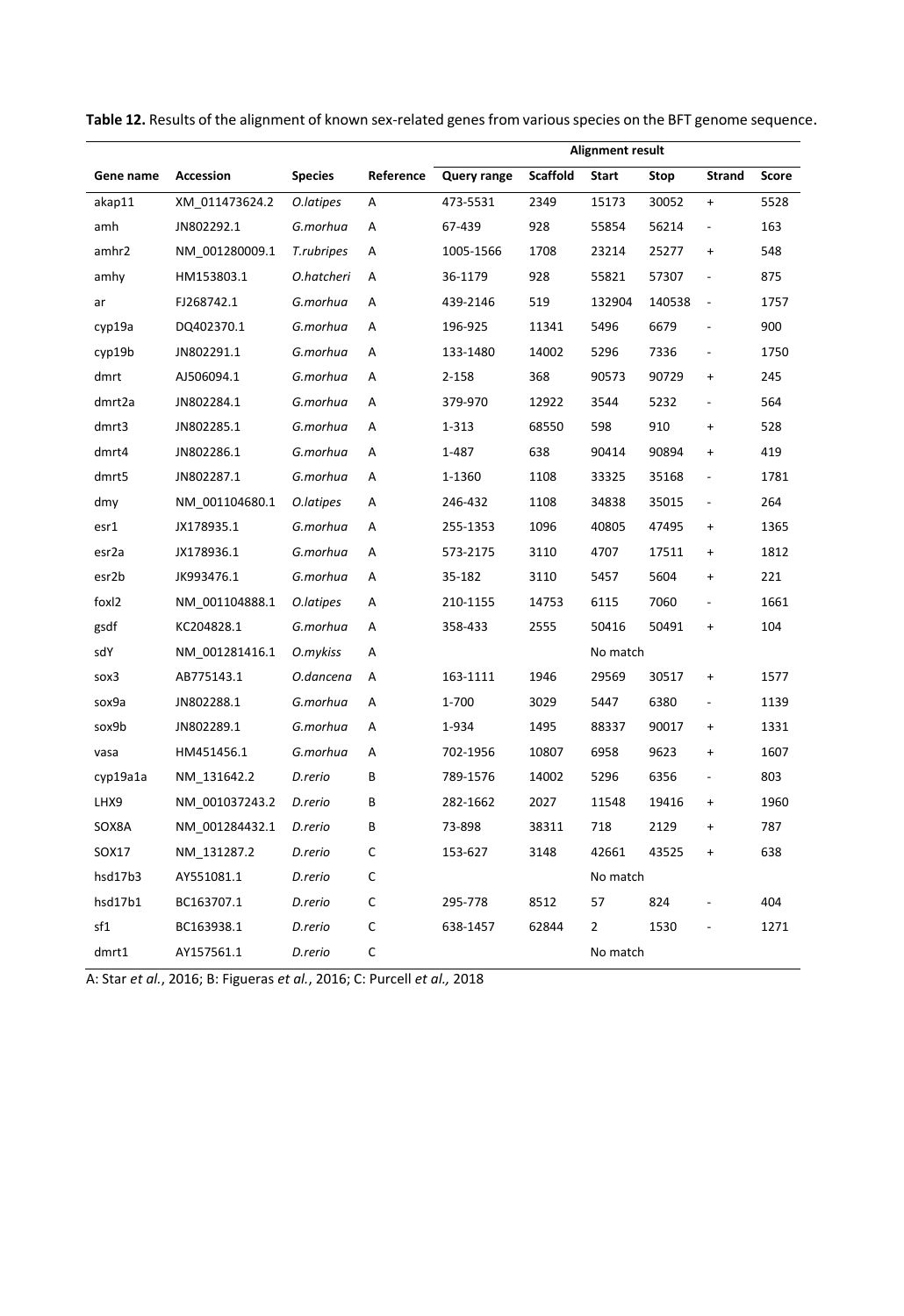|                | <b>Alignment result</b> |                 |              |       |               |         |              |  |  |  |
|----------------|-------------------------|-----------------|--------------|-------|---------------|---------|--------------|--|--|--|
| <b>Species</b> | <b>Query range</b>      | <b>Scaffold</b> | <b>Start</b> | Stop  | <b>Strand</b> | E-value | <b>Score</b> |  |  |  |
| T.orientalis   | 13-68                   | 86382           | 1132         | 1187  | ۰             | $1e-20$ | 104          |  |  |  |
| T.orientalis   | 354-1564                | 10560           | 1564         | 1877  | $\ddot{}$     | 0       | 2217         |  |  |  |
| T.orientalis   | 1779-2043               | 10560           | 186          | 450   | ٠             | 2e-134  | 484          |  |  |  |
| T.orientalis   | $1 - 109$               | 10560           | 2122         | 2230  | ۰             | $9e-48$ | 196          |  |  |  |
| T.orientalis   | 2115-2210               | 10560           | 19           | 114   | ۰             | $3e-37$ | 161          |  |  |  |
| T.thynnus      | 250-533                 | 4678            | 15917        | 16183 | $\ddot{}$     | 4e-62   | 243          |  |  |  |
|                |                         |                 |              |       |               |         |              |  |  |  |

**Table 13.** Results of the alignment of known sex-related markers on the BFT genome sequence.

# <span id="page-25-0"></span>**Conclusions**

- A high-quality BFT genome assembly has been generated capitalizing on available genomic data from previous GBYP-phases and on a genomic meta-pair library obtained from an academic UNIBO-founded project.
- The resulting genome assembly reported very good contiguity statistics (scaffold-level N50 and NG50 of 43,769 and 42,677, respectively) as well as a good level of completeness.
- Genome-wide annotation of protein-coding genes has been performed using a BFT-specific gene statistical model which have been incorporated into the AUGUSTUS gene-finding pipeline. Overall, 41,508 protein-coding genes were identified.
- The quality of the current gene annotation was enhanced by incorporating transcriptomic data from different sources including cDNA from 10 different individuals generated by us as well as BTF RNA-seq and EST data retrieved from public databases. These data were incorporated into the AUGUSTUS gene prediction pipeline to guide and support the identification of gene structures.
- The quality of gene annotations has been assessed by comparison of predicted protein sequence with proteins from other species, showing a high rate of similarity with genomes of other fishes (97% of predicted proteins mapped to Teleostei Uniref90 reference clusters). This result suggests a good quality of our gene annotations as well as a low level of contamination in the primary genomic data.
- All the 41,508 predicted BFT proteins were subjected to functional annotation and 63% of the candidate sequences (26,151 proteins) were associated to functions assigned by accurate homology-based approaches according to the standard catalogue of Gene Ontology (GO) covering with different proportions the three ontology aspects: i.e. biological process, molecular function and cellular component (with a total of 13,915 different GO terms).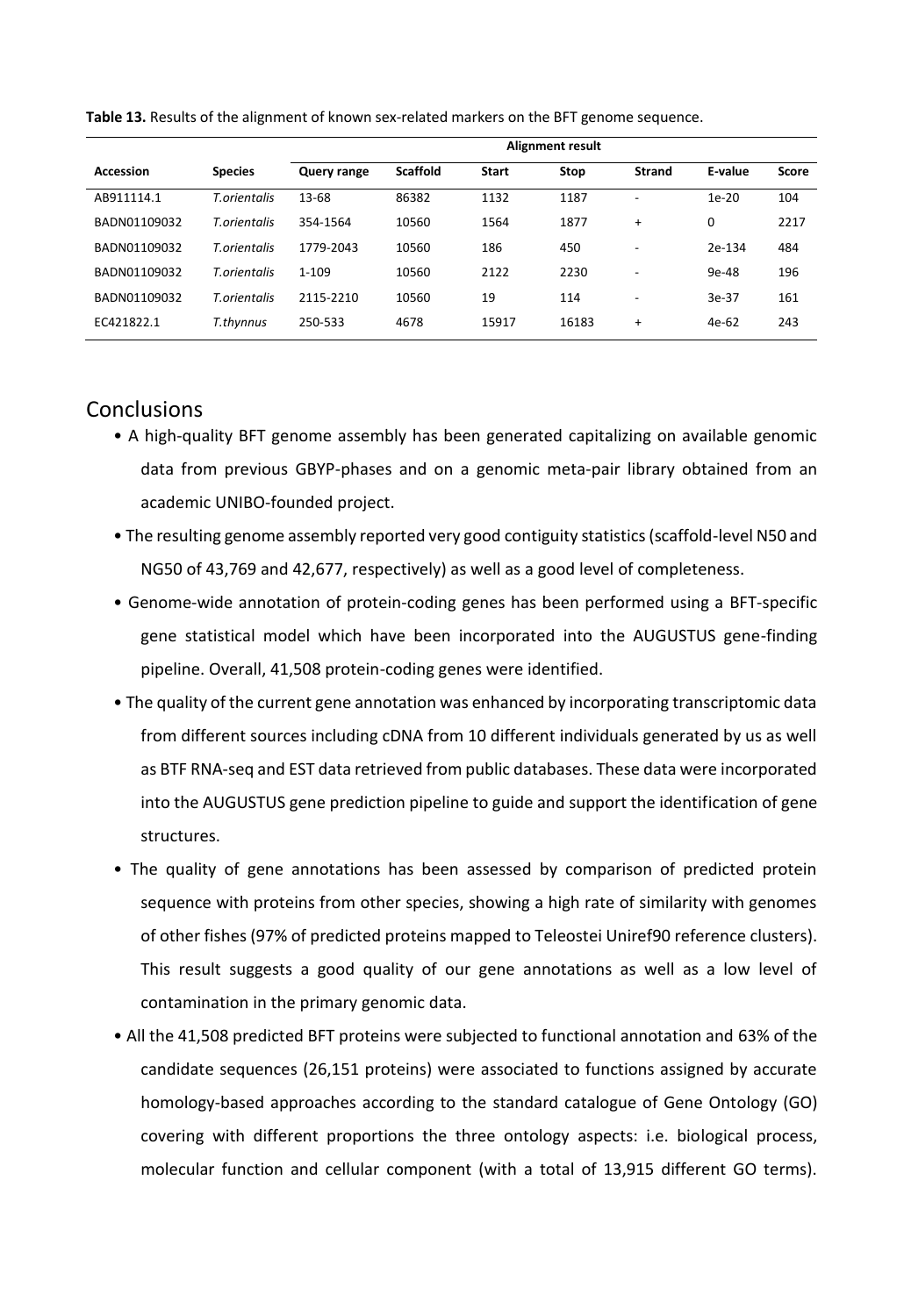Moreover, sequence analysis tools were adopted to complement the assignment of GO cellular component terms and to provide annotations of different types of protein features.

• The presence of candidate genes and markers for sex-related traits was investigated in the BFT genome by searching for sequence similarity with candidate sex-determining genes characterized in previous studies in *T. orientalis* and other bony fishs (as zebrafish, cod, medaka, Patagonian pejerrey, fugu, rainbow trout, turbot, Yellowtail). Only 3 out of the 35 candidate genes and markers did not find a match on the assembled BFT genome. All other sequences were located each in different scaffolds, not supporting the identification of a well-defined sex-determining region in the BFT genome. The identified genomic loci represent a baseline for further analysis targeting differential expression of those candidate region in BFT individuals of known sex (not available in this study).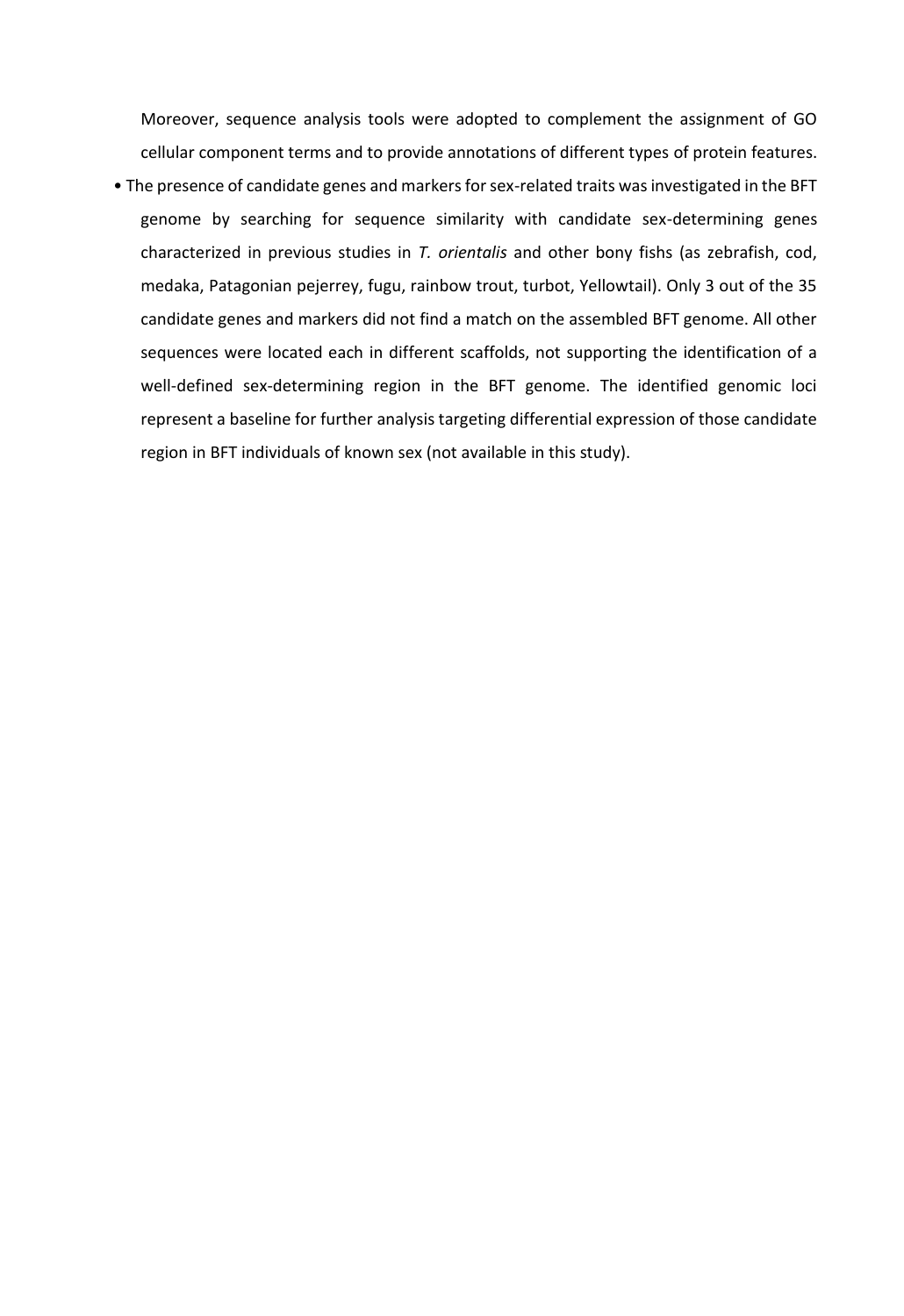### <span id="page-27-0"></span>REFERENCES

- Agawa, Y., Iwaki, M., Komiya, T., Honryo, T., Tamura, K., Okada, T., Yagishita, N., et al. 2015. Identification of male sex-linked DNA sequence of the cultured Pacific bluefin tuna Thunnus orientalis. Fisheries Science, 81: 113-121.
- Aken, B. L. *et al.* (2016) The Ensembl gene annotation system. *Database: The Journal of Biological Databases and Curation*, baw093.
- Altschul, S.F. *et al.* (1997) Gapped BLAST and PSI-BLAST: A new generation of protein database search programs. *Nucleic Acids Res*, **25**(17):3389–3402.
- Aquaculture Genomics, G., Breeding, W., Abdelrahman, H., ElHady, M., Alcivar-Warren, A., Allen, S., Al-Tobasei, R., et al. 2017. Aquaculture genomics, genetics and breeding in the United States: current status, challenges, and priorities for future research. BMC Genomics, 18: 191.
- Bar, I., Cummins, S., and Elizur, A. 2016. Transcriptome analysis reveals differentially expressed genes associated with germ cell and gonad development in the Southern bluefin tuna (*Thunnus maccoyii*). BMC Genomics, 17: 217.
- Bernatchez L, Wellenreuther M, Araneda C, *et al.* (2017) Harnessing the Power of Genomics to Secure the Future of Seafood. *Trends in Ecology & Evolution*, 32(9) 665-680, [https://doi.org/10.1016/j.tree.2017.06.010.](https://doi.org/10.1016/j.tree.2017.06.010)
- Boetzer, M. and Pirovano, W. (2012) Toward almost closed genomes with GapFiller. *Genome Biol.*, **13**(6):R56.
- Boetzer, M. *et al*. (2011) Scaffolding pre-assembled contigs using SSPACE. *Bioinformatics*, 27(4):578- 9.
- Bru, C. et al. (2005) The ProDom database of protein domain families: more emphasis on 3D. Nucleic Acid Research, 33: D212-D215.
- Burge, C. and Karlin, S. (1997) Prediction of complete gene structures in human genomic DNA. *J Mol Biol.,* **268**(1):78-94.
- Burley, S.K. *et al.* (2017) Protein Data Bank (PDB): The Single Global Macromolecular Structure Archive. *Methods Mol Biol.*, 1607:627-641.
- Chini, V., Cattaneo, A. G., Rossi, F., Bernardini, G., Terova, G., Saroglia, M., and Gornati, R. 2008. Genes expressed in Blue Fin Tuna (Thunnus thynnus) liver and gonads. Gene, 410: 207-213.
- Conesa, A. *et al.* (2005) Blast2GO: a universal tool for annotation, visualization and analysis in functional genomics research. *Bioinformatics*, 21(18):3674-6.
- Conway, T. *et al.* (2012) Gossamer—a resource-efficient de novo assembler. *Bioinformatics*, **28**(14):1937-8.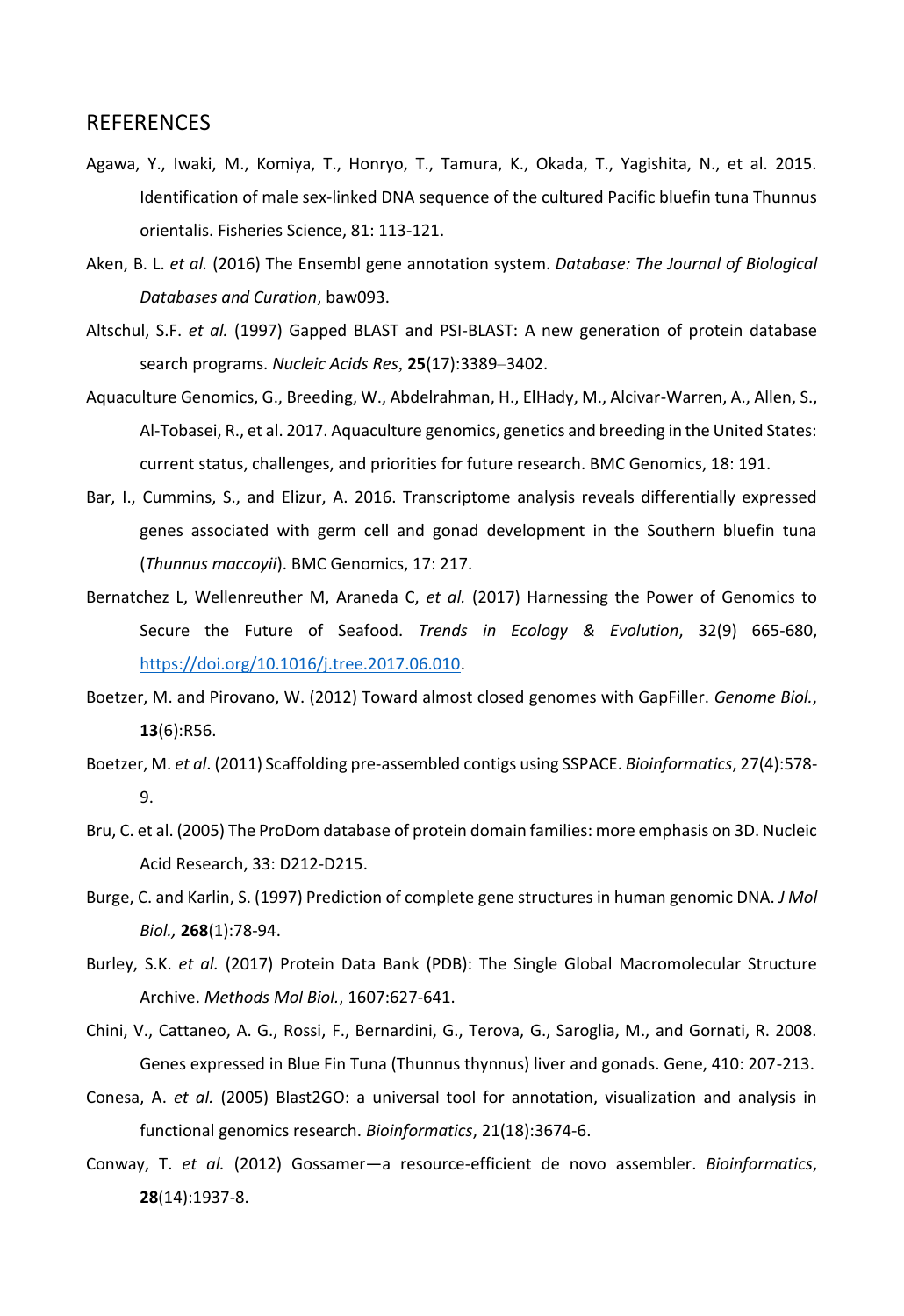- El‑ Metwally, S., Hamza, T., Zakaria, M. & Helmy, M. (2013). Next-generation sequence assembly: four stages of data processing and computational challenges. PLoS Comput. Biol. 9, e1003345
- Figueras, A., Robledo, D., Corvelo, A., Hermida, M., Pereiro, P., Rubiolo, J. A., Gomez-Garrido, J., et al. 2016. Whole genome sequencing of turbot (Scophthalmus maximus; Pleuronectiformes): a fish adapted to demersal life. DNA Res, 23: 181-192.
- Finn, R.D. *et al.* (2016) The Pfam protein families database: towards a more sustainable future. *Nucleic Acids Res.*, 44(D1):D279-85.
- Gardner, L. D., Jayasundara, N., Castilho, P. C., and Block, B. 2012. Microarray gene expression profiles from mature gonad tissues of Atlantic bluefin tuna, Thunnus thynnus in the Gulf of Mexico. BMC Genomics, 13: 530.
- Gurevich, A. *et al.* (2013) QUAST: quality assessment tool for genome assemblies. *Bioinformatics,* **29**(8): 1072-1075.
- Götz, S. *et al.* (2008) High-throughput functional annotation and data mining with the Blast2GO suite. *Nucleic Acid Research*, 36: 3420-3435.
- Hardie, D.C. and Hebert, P.D.N. (2004) Genome-size evolution in fishes. *Canadian Journal of Fisheries and Aquatic Sciences*, **61**:1636-1646.
- Jones, P. *et al.* (2014) InterProScan 5: genome-scale protein function classification. *Bioinformatics*, 30(9): 1236-1240.
- Kanehisa, M. *et al.* (2017) KEGG: new perspectives on genomes, pathways, diseases and drugs. *Nucleic Acids Res.*, 45(D1):D353-D361.
- Kelley, J. L., Brown, A. P., Therkildsen, N. O., and Foote, A. D. 2016. The life aquatic: advances in marine vertebrate genomics. Nat Rev Genet, 17: 523-534.
- Korf, I. (2004) Gene finding in novel genomes. *BMC Bioinformatics*, **5**: 59.
- Kent, W. J. (2002). BLAT—The BLAST-Like Alignment Tool. *Genome Research*, 12(4), 656–664.
- Kim, D. *et al.* (2013). TopHat2: accurate alignment of transcriptomes in the presence of insertions, deletions and gene fusions. *Genome Biology*, *14*(4), R36.
- Kumar, G., and Kocour, M. 2017. Applications of next-generation sequencing in fisheries research: A review. Fisheries Research, 186: 11-22. doi:10.1016/j.fishres.2016.07.021
- Langmead, B., & Salzberg, S. L. (2012). Fast gapped-read alignment with Bowtie 2. *Nature Methods*, 9(4), 357–359.
- Letunic, I. and Bork, P. (2017) 20 years of the SMART protein domain annotation resource. *Nucleic Acid Research*, 46(D1): D493-D496.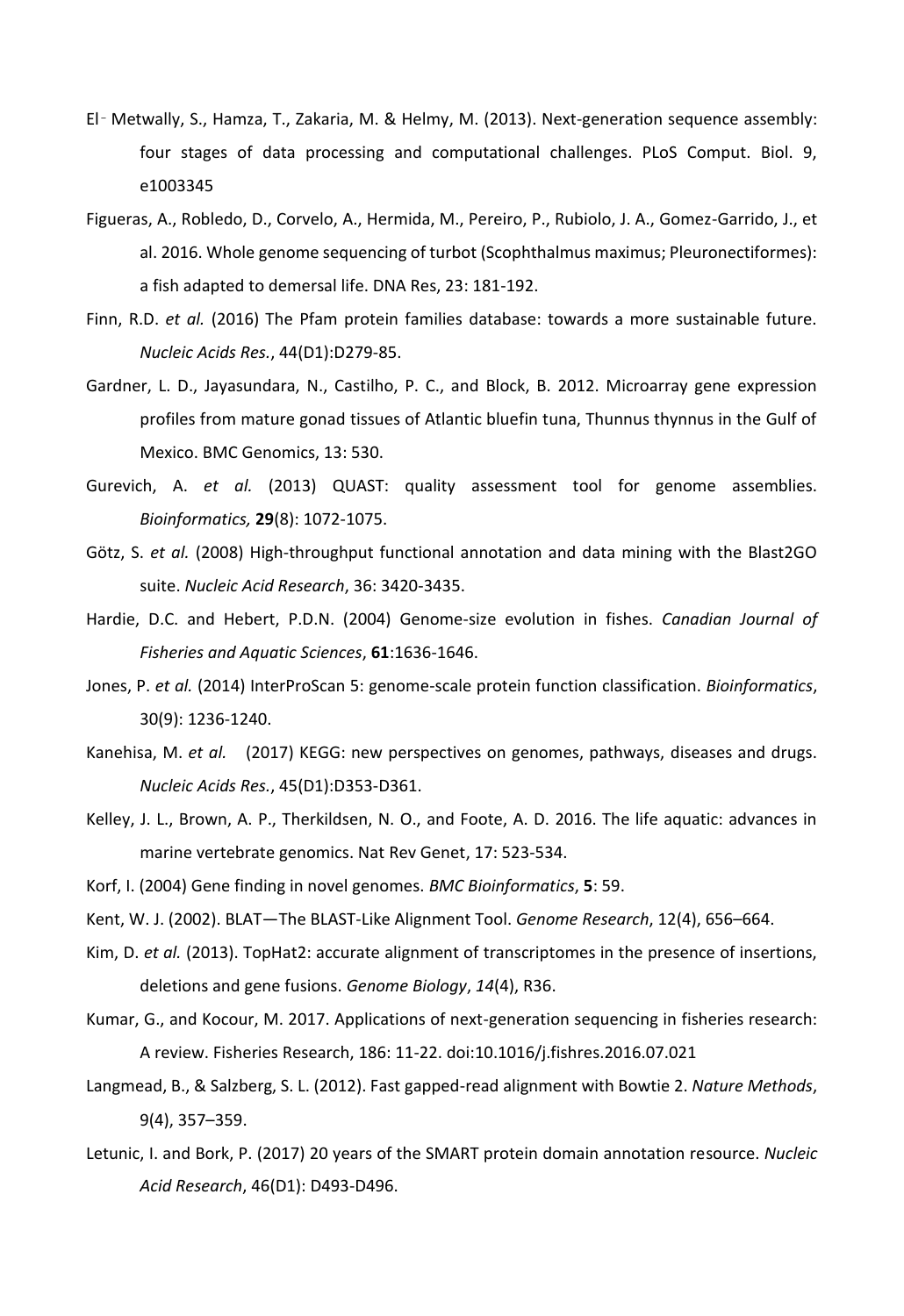- Li, R. *et al.* (2010) De novo assembly of human genomes with massively parallel short read sequencing. *Genome Res.*, **20**(2):265-72.
- Li, Y.-H., and Wang, H.-P. 2017. Advances of genotyping-by-sequencing in fisheries and aquaculture. Reviews in Fish Biology and Fisheries. doi:10.1007/s11160-017-9473-2
- Majoros, W.H. *et al.* (2004) TigrScan and GlimmerHMM: two open source ab initio eukaryotic genefinders. *Bioinformatics*, **20**(16):2878-9.
- Malmstrøm M, Matschiner M, Tørresen OK, Jakobsen KS, Jentoft S. (2017) Whole genome sequencing data and de novo draft assemblies for 66 teleost species. Scientific Data 4, Article number: 160132 doi:10.1038/sdata.2016.132
- McWilliam, S., Grewe, P., Bunch, R., and Barendse, W. 2016. A draft genome assembly of southern bluefin tuna *Thunnus maccoyii*. eprint arXiv:1607.03955 available at <https://arxiv.org/pdf/1607.03955.pdf>
- Nakamura, Y., Mori, K., Saitoh, K., Oshima, K., Mekuchi, M., Sugaya, T., Shigenobu, Y., et al. 2013. Evolutionary changes of multiple visual pigment genes in the complete genome of Pacific bluefin tuna. Proceedings of the National Academy of Sciences, 110: 11061-11066.
- Parra, G. *et al.* (2007) CEGMA: a pipeline to accurately annotate core genes in eukaryotic genomes. *Bioinformatics*, **23**(9):1061-1067.
- Pierleoni, A. *et al.* (2006) BaCelLo: a balanced subcellular localization predictor. *Bioinformatics*. 22(14):e408-16.
- Pierleoni, A. *et al.* (2011) MemPype: a pipeline for the annotation of eukaryotic membrane proteins. *Nucleic Acids Res.*, 39(Web Server issue):W375-80.
- Profiti, G. *et al.* (2017) The Bologna Annotation Resource (BAR 3.0): improving protein functional annotation. *Nucleic Acids Res.* Epub:2017 Apr 27.
- Puncher NG, Cariani A, Maes EG, Van Houdt J, Herten K, Albaina A, Cannas R, Rodríguez-Ezpeleta N, Arrizabalaga H, Addis P, Cau A, Goñi N, Fraile I, Laconcha Santamaria U, Tinti F (2015) Population structure and genetic management unit delineation in the bluefin tuna using a Genotyping-By-Sequencing approach. ICCAT SCRS/2015/048
- Puncher, Gregory Neils; Cariani, Alessia; Maes, Gregory; Van Houdt, Jeroen; Herten, Koen; Cannas, Rita; Rodriguez-Ezpeleta, Naiara; Albaina, Aitor; Estonba, Andone; Lutcavage, Molly; Hanke, Alex; Rooker, Jay; Franks, James; Quattro, Joseph; Basilone, Gualtiero; Fraile, Igaratza; Laconcha, Urtzi; Goñi, Nicolas; Kimoto, Ai; Macías, A. David; Alemany, Francisco; Deguara, Simeon; Zgozi, Salem; Garibaldi, Fulvio; Oray, Isik; Karakulak, F. Saadet; Abid, Noureddine; Santos, Miguel; Addis, Piero; Arrizabalaga, Haritz; Tinti, Fausto (2018). Spatial dynamics and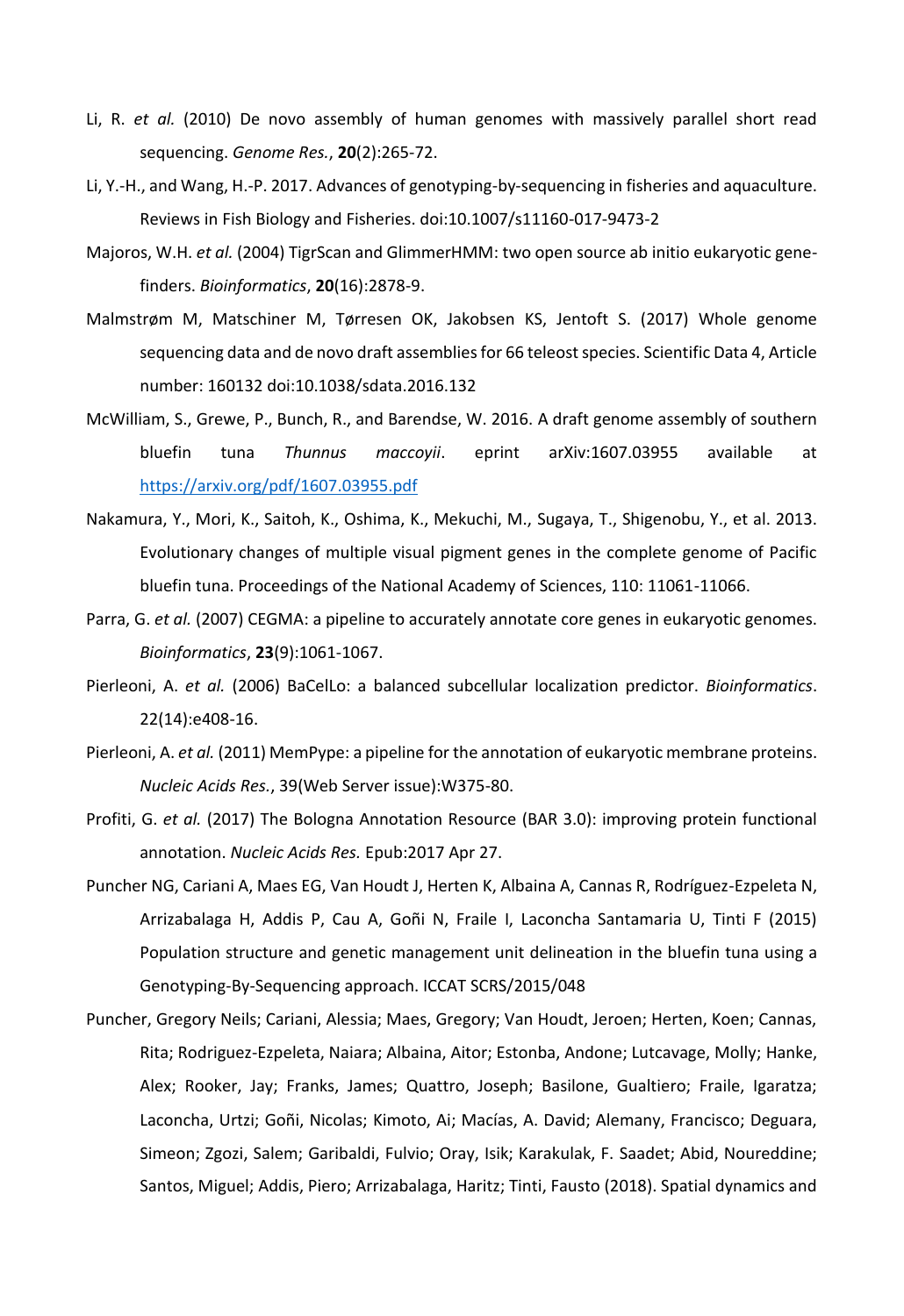mixing of bluefin tuna in the Atlantic Ocean and Mediterranean Sea revealed using next generation sequencing. Accepted by Molecular Ecology Resources MER-17-0349.R1.

- Ribeiro, A. M., A. D. Foote, A. Kupczok, B. Frazao, M. T. Limborg, R. Pineiro, S. Abalde, S. Rocha & R. R. da Fonseca, 2017. Marine genomics: News and views. Mar Genomics 31:1-8 doi:10.1016/j.margen.2016.09.002.
- Rodríguez-Ezpeleta N, Arrizabalaga H, Puncher GN, Alemany F, Deguara S, Rooker J, Lutcavage M, Oray I, Macías D, Valastro M, Irigoien X (2015) Inference of genetic population structure of Atlantic Bluefin tuna using RAD-seq derived SNP markers. SCRS/P/2015/007
- Rodríguez-Ezpeleta Naiara, Díaz-Arce Natalia, Alemany Francisco, Deguara Simeon, Franks Jim, Rooker R Jay, Lutcavage Molly, Quattro Joe, Oray Isik, Macías David, Valastro Massimiliano, Irigoien Xabier, Arrizabalaga Haritz (2016) A genetic traceability tool for differentiation of Atlantic Bluefin Tuna (Thunnus thynnus) spawning grounds. SCRS/P/2016/032
- Rodríguez-Ezpeleta Naiara, Díaz-Arce Natalia, Addis Piero, Abid Noureddine, Alemany Francisco, Deguara Simeon, Fraile Igaratza, Franks Jim, Hanke Alex, Itoh Tomoyuki, Karakulak Saadet, Kimoto Ai, Lauretta Matt, Lino G. Pedro, Lutcavage Molly, Macías David, Ngom Sow Fambaye, Notestad Leif, Oray Isik, Pascual Pedro, Quattro Joe, Richardson D. David, Jay R. Rooker, Valastro Massimiliano, Varela Jose Luis, Walter John, Irigoien Xabier, Arrizabalaga Haritz (2017). Genetic assignment of atlantic bluefin tuna feeding aggregations to spawning grounds. SCRS/2017/027.
- Savojardo, C. *et al.* (2015) TPpred3 detects and discriminates mitochondrial and chloroplastic targeting peptides in eukaryotic proteins. *Bioinformatics*. 31(20):3269-75
- Savojardo, C. *et al.* (2018) DeepSig: deep learning improves signal peptide detection in proteins. *Bioinformatics 2018*, Published online: 21 December 2017.
- Sawada, Y., and Agawa, Y. 2016. Chapter 13 Genetics in Tuna Aquaculture. In Advances in Tuna Aquaculture, pp. 323-332. Academic Press, San Diego.
- Simão, F.A. *et al.* (2015) BUSCO: assessing genome assembly and annotation completeness with single-copy orthologs. *Bioinformatics*, **31**(19): 3210-3212.
- Simpson, J.T. *et al.* (2009) ABySS: a parallel assembler for short read sequence data. *Genome Res.*, **19**(6):1117-23.
- Slater, G. S. & Birney, E. (2005) Automated generation of heuristics for biological sequence comparison. *BMC Bioinformatics*, **6**, 31.
- Smit, A. and Hubley, R. (2008–2015) RepeatModeler Open-1.0. Available at [http://www.repeatmasker.org.](http://www.repeatmasker.org/)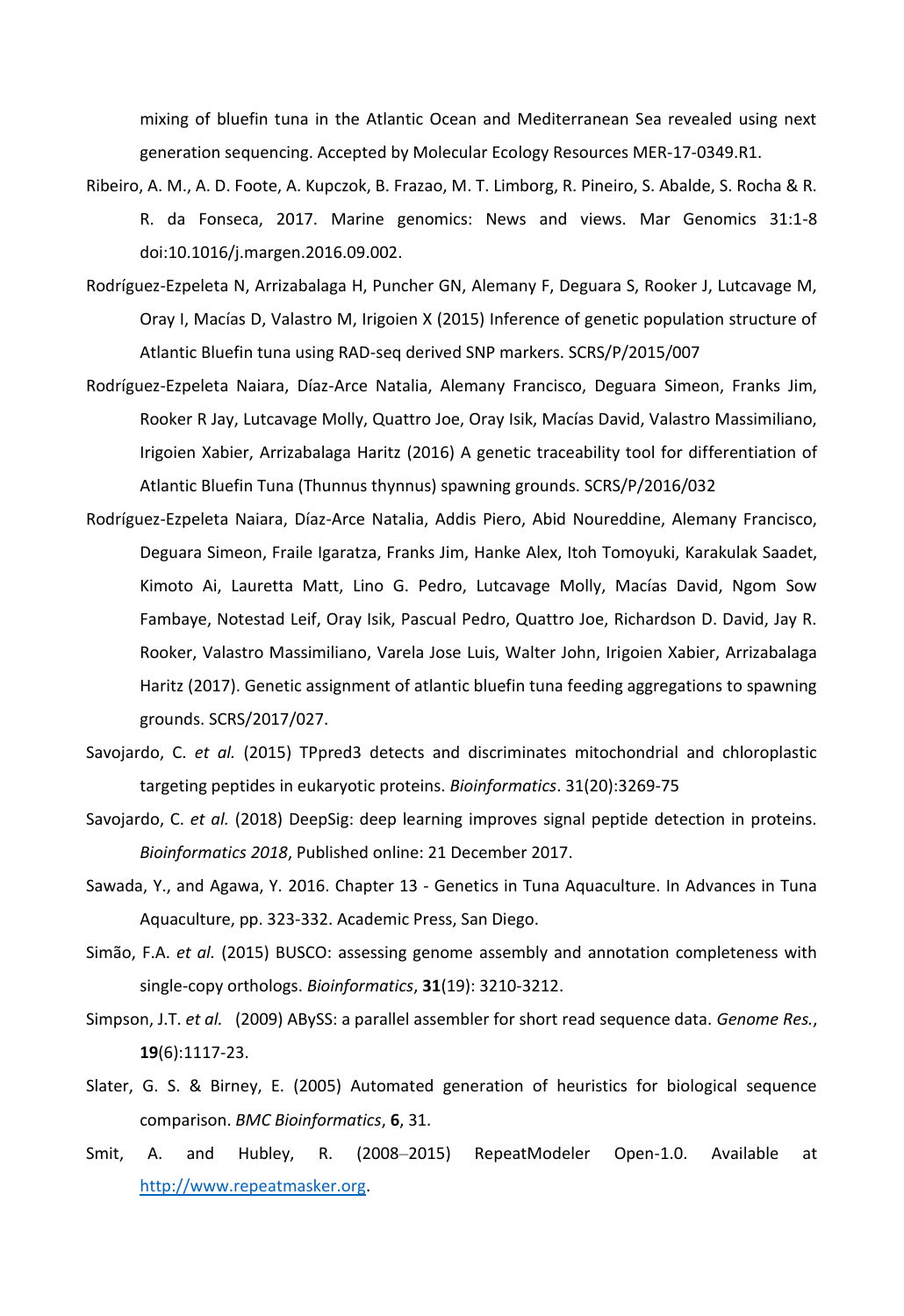Smit, A.F.A. *et al.* (2013–2015) RepeatMasker Open-4.0. Available at [http://www.epeatmasker.org.](http://www.epeatmasker.org/)

- Stanke, M. and Morgenstern, B. (2005) AUGUSTUS: a web server for gene prediction in eukaryotes that allows user-defined constraints. *Nucleic Acids Res.*, 33(Web Server issue):W465-7.
- Stanke, M. *et al.* (2008) Using native and syntenically mapped cDNA alignments to improve de novo gene finding. *Bioinformatics*, **24**(5):637-44.
- Star B, Nederbragt AJ, Jentoft S, Grimholt U, Malmstrøm M, Gregers TF, Rounge TB, Paulsen J, Solbakken MH, Sharma A, Wetten OF. (2011) The genome sequence of Atlantic cod reveals a unique immune system. Nature 477, 207–210 (08 September 2011) doi:10.1038/nature10342
- Star, B., Torresen, O. K., Nederbragt, A. J., Jakobsen, K. S., Pampoulie, C., and Jentoft, S. 2016. Genomic characterization of the Atlantic cod sex-locus. Sci Rep, 6: 31235.
- Suzek, B. E. *et al.* (2015) UniRef clusters: a comprehensive and scalable alternative for improving sequence similarity searches. *Bioinformatics*, **31**(6):926–932.
- Taylor, J. S., Braasch, I., Frickey, T., Meyer, A. & Van de Peer, Y. (2003). Genome duplication, a trait shared by 22,000 species of ray-finned fish. Genome Res. 13, 382–390.
- Thomas, P.D, *et al.* (2003) PANTHER: a browsable database of gene products organized by biological function, using curated protein family and subfamily classification. *Nucleic Acid Research*, 31(1): 334-341.
- Trumbic, Z., Bekaert, M., Taggart, J. B., Bron, J. E., Gharbi, K., and Mladineo, I. 2015. Development and validation of a mixed-tissue oligonucleotide DNA microarray for Atlantic bluefin tuna, Thunnus thynnus (Linnaeus, 1758). BMC Genomics, 16: 1007.
- Uchino, T., Y. Nakamura, M. Sekino, W. Kai, A. Fujiwara, M. Yasuike, T. Sugaya, H. Fukuda, M. Sano & T. Sakamoto, 2016. Constructing Genetic Linkage Maps Using the Whole Genome Sequence of Pacific Bluefin Tuna (Thunnus orientalis) and a Comparison of Chromosome Structure among Teleost Species. Advances in Bioscience and Biotechnology 07(02):85-122 doi:10.4236/abb.2016.72010.
- Vicedomini, R. *et al.* (2013) GAM-NGS: genomic assemblies merger for next generation sequencing. *BMC Bioinformatics*, 14 Suppl. 7:S6.
- Yasuike, M., Fujiwara, A., Nakamura, Y., Iwasaki, Y., Nishiki, I., Sugaya, T., Shimizu, A., et al. 2016. A functional genomics tool for the Pacific bluefin tuna: Development of a 44K oligonucleotide microarray from whole-genome sequencing data for global transcriptome analysis. Gene, 576: 603-609.